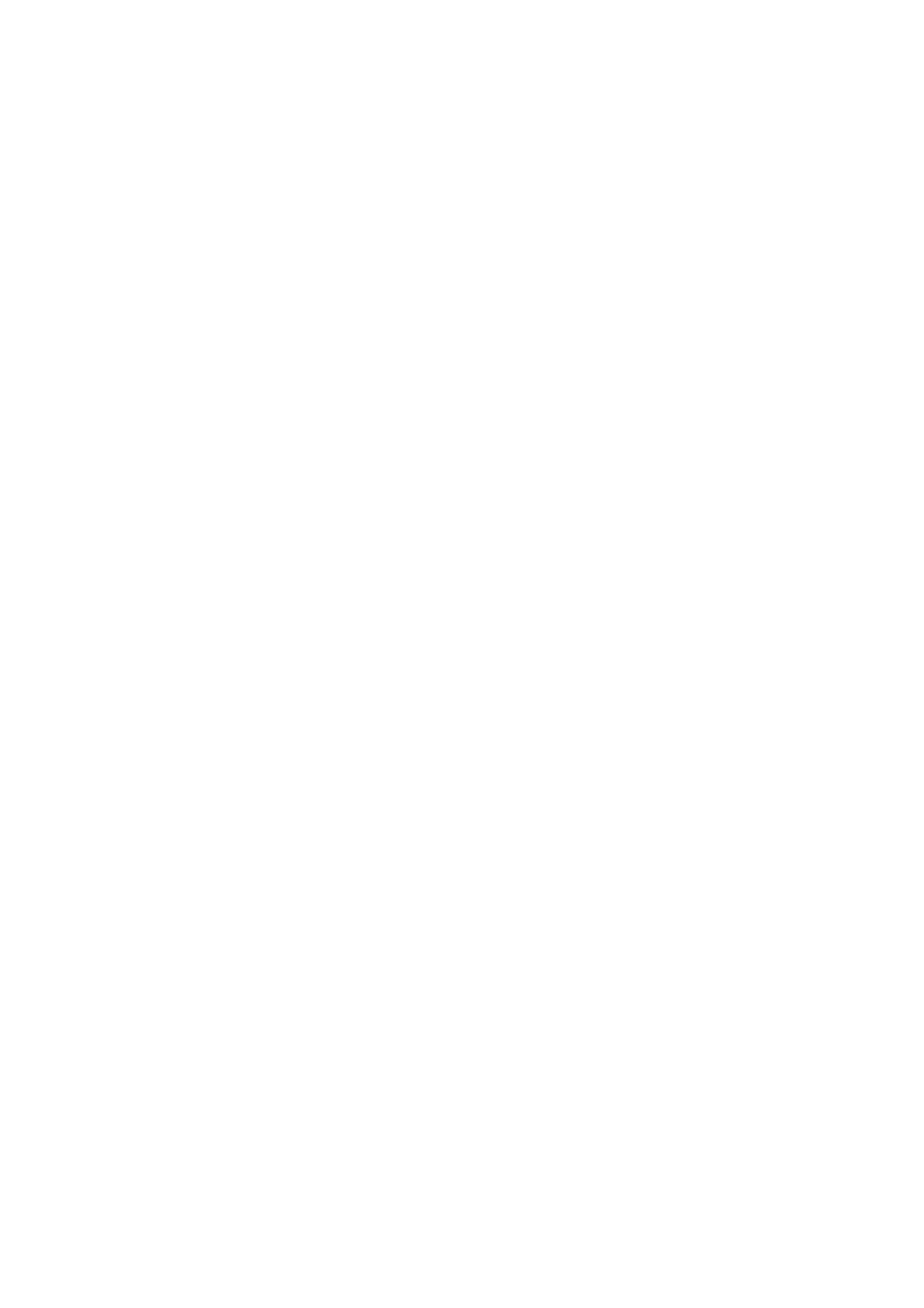# **EUROPEAN UNIVERSITY INSTITUTE, FLORENCE DEPARTMENT OF LAW**

*Rights without Duties? Reflections on the State of Liability Law in the Multilevel Governance System of the Community: Is There a Need for a More Coherent Approach in European Private Law?* 

**NORBERT REICH**

EUI Working Paper **LAW** 2009/10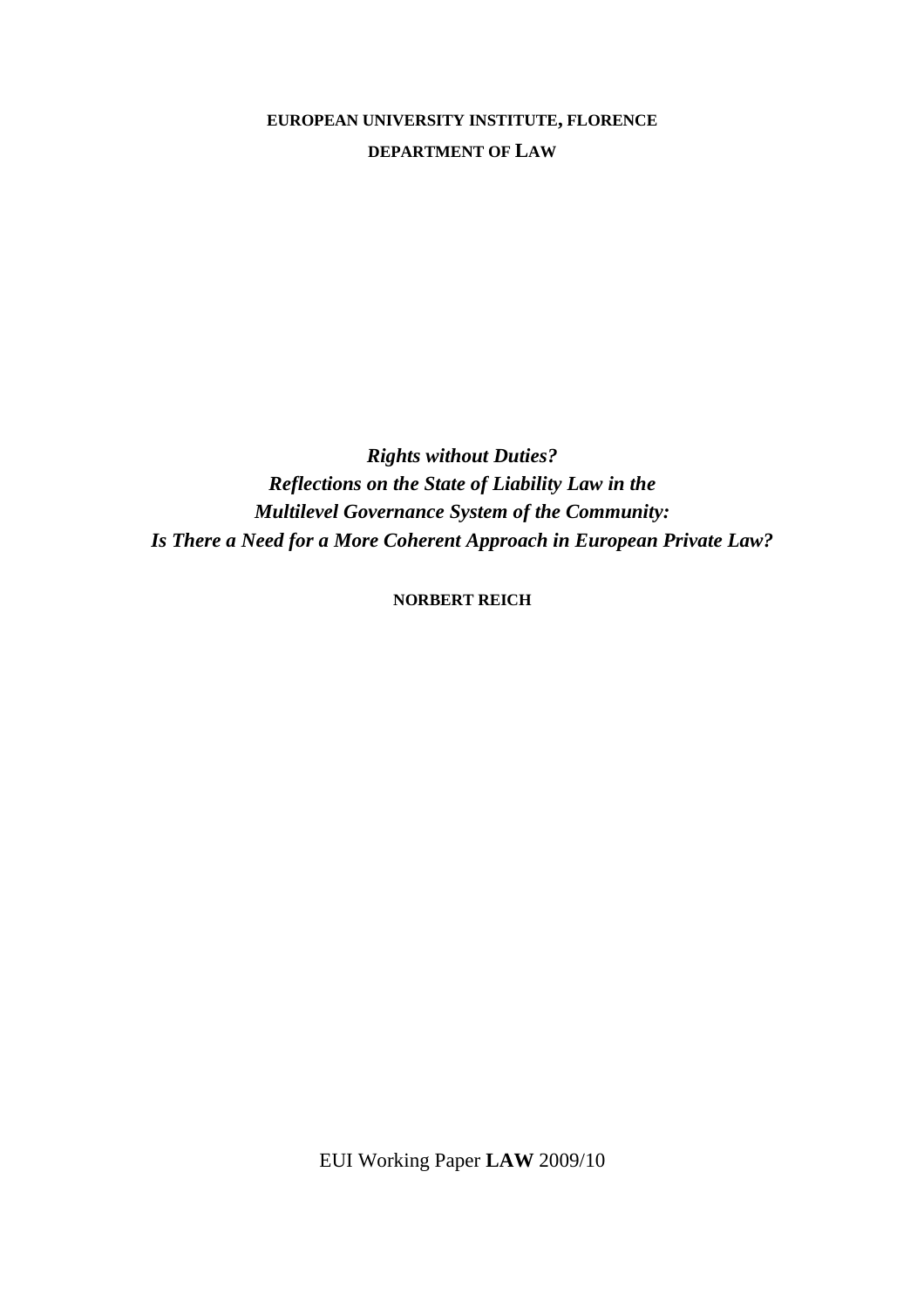This text may be downloaded for personal research purposes only. Any additional reproduction for other purposes, whether in hard copy or electronically, requires the consent of the author(s), editor(s). If cited or quoted, reference should be made to the full name of the author(s), editor(s), the title, the working paper or other series, the year, and the publisher.

The author(s)/editor(s) should inform the Law Department of the EUI if the paper is to be published elsewhere, and should also assume responsibility for any consequent obligation(s).

ISSN 1725-6739

© 2009 Norbert Reich

Printed in Italy European University Institute Badia Fiesolana I – 50014 San Domenico di Fiesole (FI) Italy www.eui.eu cadmus.eui.eu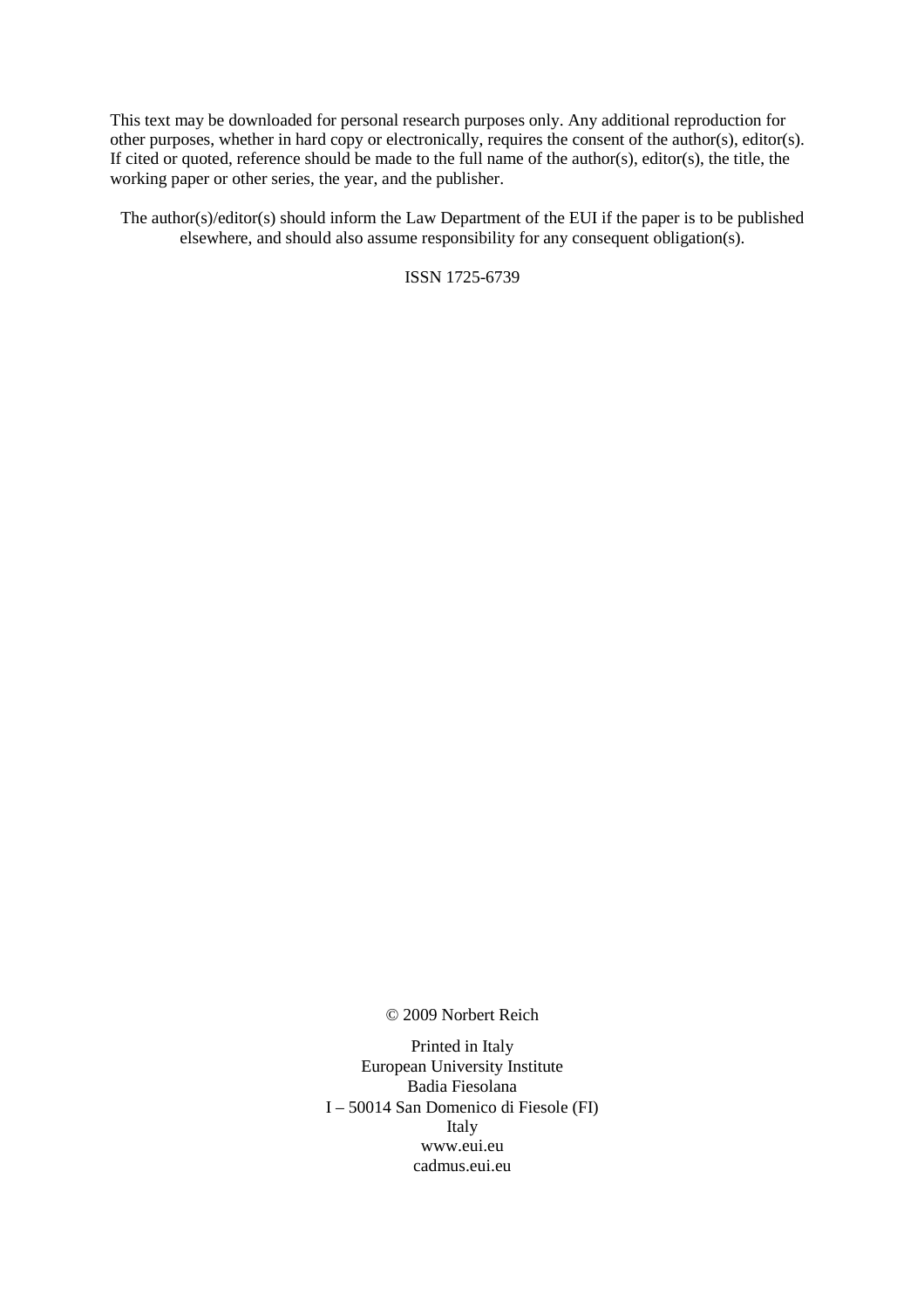## **Abstract**

The paper argues that some general Community standards for "horizontal liability" among private parties can be established already now. The basic requirement is a "sufficiently serious", not necessarily negligent violation of an EU (including always EC) law provision intending to protect private parties, in particular under the free movement, non-discrimination, and investor protection rules. Remedies for compensation (injunctions were discussed only in passing) must be found under national law, but this must obey to the principles of *effectiveness* and *equivalence* which may be summarised as the principle of "*adequate protection*". The existing national remedies must eventually be reshaped and "upgraded" if they do not meet EU standards. This will lead to a "*hybridisation of remedies*" which could be shown in the basic requirements of "sufficiently serious breach", causation, amount of compensation, and adequate procedures.

## **Keywords**

Subjective rights under EU law – liability rules – horizontal liability –violation of free movement by "collective regulations" of private parties – infringement of non-discrimination and investor protection provisions – causation – compensation – principles of effectiveness and equivalence – procedural autonomy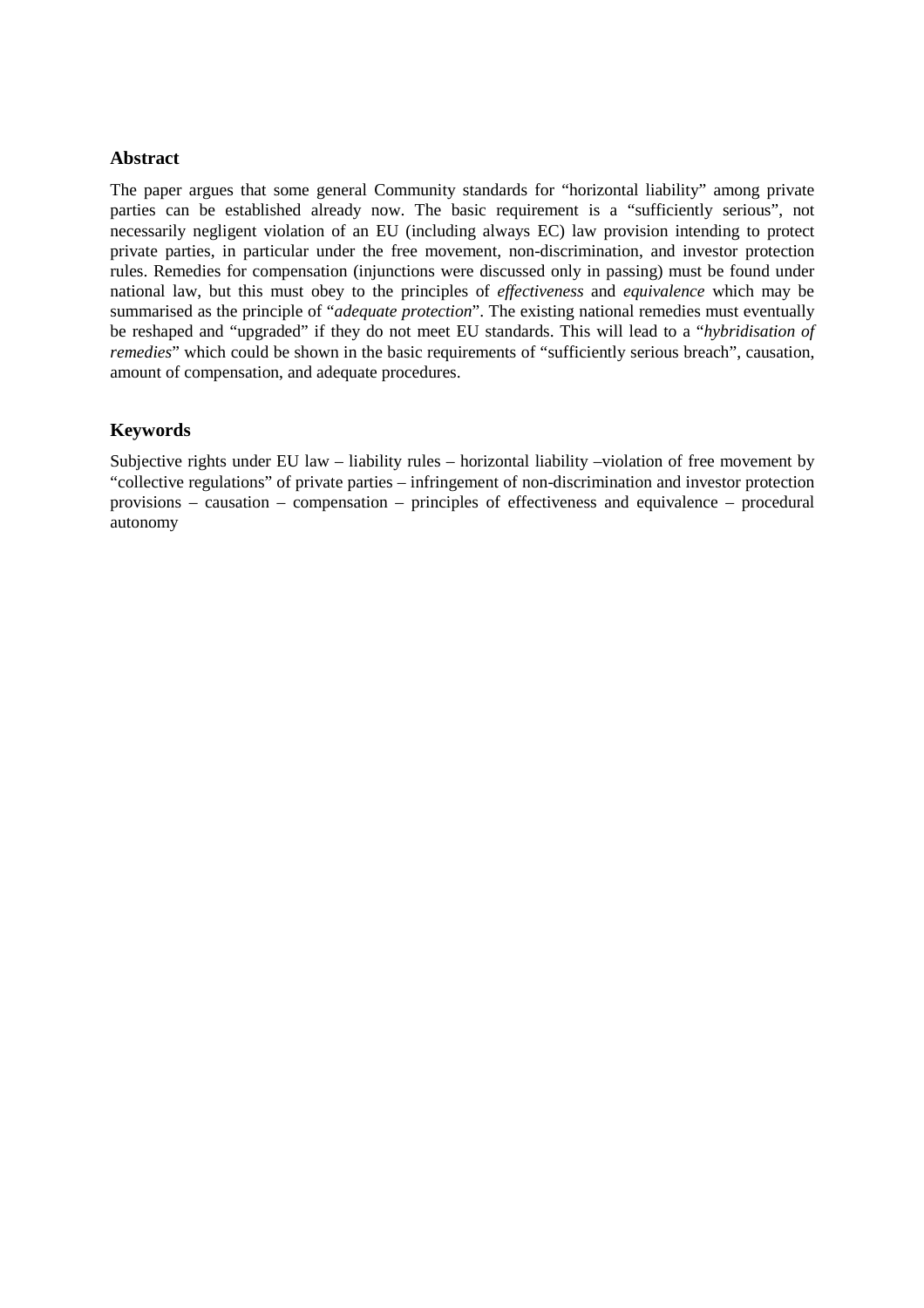## **TABLE OF CONTENTS**

| 1.                                                                              |                                                                                               |  |  |
|---------------------------------------------------------------------------------|-----------------------------------------------------------------------------------------------|--|--|
| 1.1.                                                                            | Some Theoretical Reflections on the Function of the Law of Civil Liability in an EU           |  |  |
| 1.2.                                                                            |                                                                                               |  |  |
| 1.3.                                                                            |                                                                                               |  |  |
| 1.4.                                                                            |                                                                                               |  |  |
| 2.                                                                              |                                                                                               |  |  |
| 2.1.                                                                            |                                                                                               |  |  |
| 2.2.                                                                            |                                                                                               |  |  |
| 2.3.                                                                            |                                                                                               |  |  |
| A "Sufficiently Serious Breach" of a Duty under EC Law Causing Damage  12<br>3. |                                                                                               |  |  |
| 3.1.                                                                            |                                                                                               |  |  |
| 3.2.                                                                            |                                                                                               |  |  |
| 3.3.                                                                            |                                                                                               |  |  |
| 3.3.1.<br>3.3.2.                                                                | The unclear case-law of the ECJ in cases of Community respectively state liability . 13       |  |  |
| 3.4.                                                                            |                                                                                               |  |  |
| 3.4.1.<br>3.4.2.                                                                | Non-material damages - (no) general requirement under EC law?  16                             |  |  |
| 4.                                                                              |                                                                                               |  |  |
| 4.1.                                                                            |                                                                                               |  |  |
| 4.2.                                                                            |                                                                                               |  |  |
| 4.3.                                                                            |                                                                                               |  |  |
| Conclusion: The Need for a Symmetry between Rights and Obligations 20<br>5.     |                                                                                               |  |  |
| 5.1.                                                                            | The Proposals of the DCFR and Its Relationship to Existing EC Law: Something to Learn?<br>.20 |  |  |
| 5.2.                                                                            | From a "Torso" to a Coherent Concept of Liability for Violations of EC Law?  20               |  |  |
|                                                                                 |                                                                                               |  |  |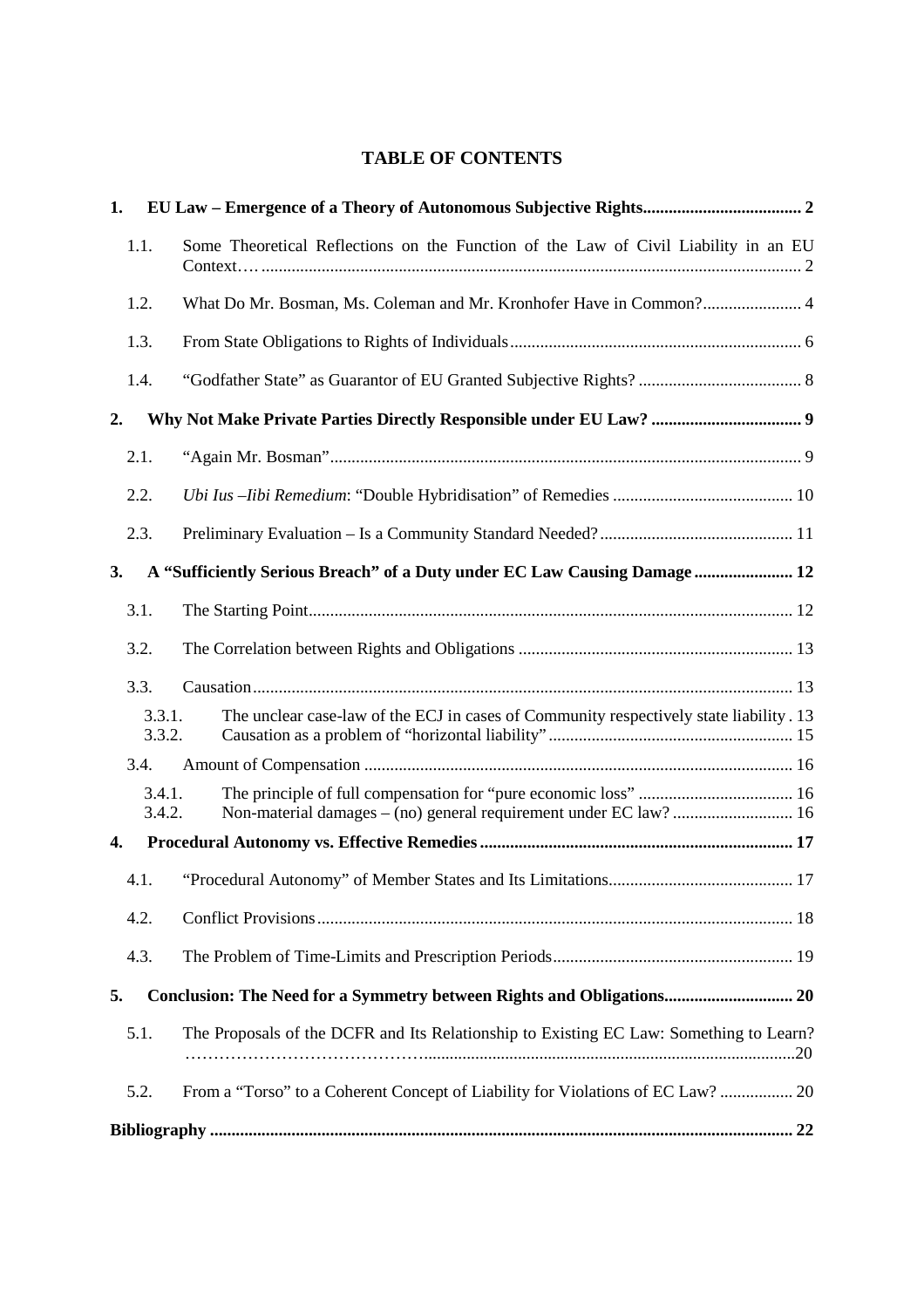"Rights shall be exercised and duties performed in good faith<sup>1</sup>."

*"This right or claim of an individual however is merely the obligation of the other individual or individual …… If one designates as 'right' the relationship of one individual toward whom another individual is obligated to a certain behaviour, then this right is merely a reflection of this obligation...*<sup>2</sup> *"* 

*"The withering away of the categories of bourgeois law, will … mean the withering away of law*  altogether, that is to say the disappearance of the juridical factor from social relations<sup>3</sup>."

*"One thing can be noticed considering the – more or less successful – European projects concerning liability law: so far European liability law is lacking even more coherence than our national laws and to some degree recognisable structure; at the moment one cannot even talk about a torso. A*  sustainable concept for future development is also missing<sup>4</sup>."

<sup>1</sup> Article 1 of the Latvian Civil Code of 1937, 1992.

<sup>2</sup> H. Kelsen, 127.

<sup>3</sup> E. Pashukanis, 61; about his "withering away theory" which was strongly criticised in the Soviet Union see Reich, Sozialismus 194-201.

<sup>4</sup> P. Widmer, cited in Koziol/Schulze, 601*.*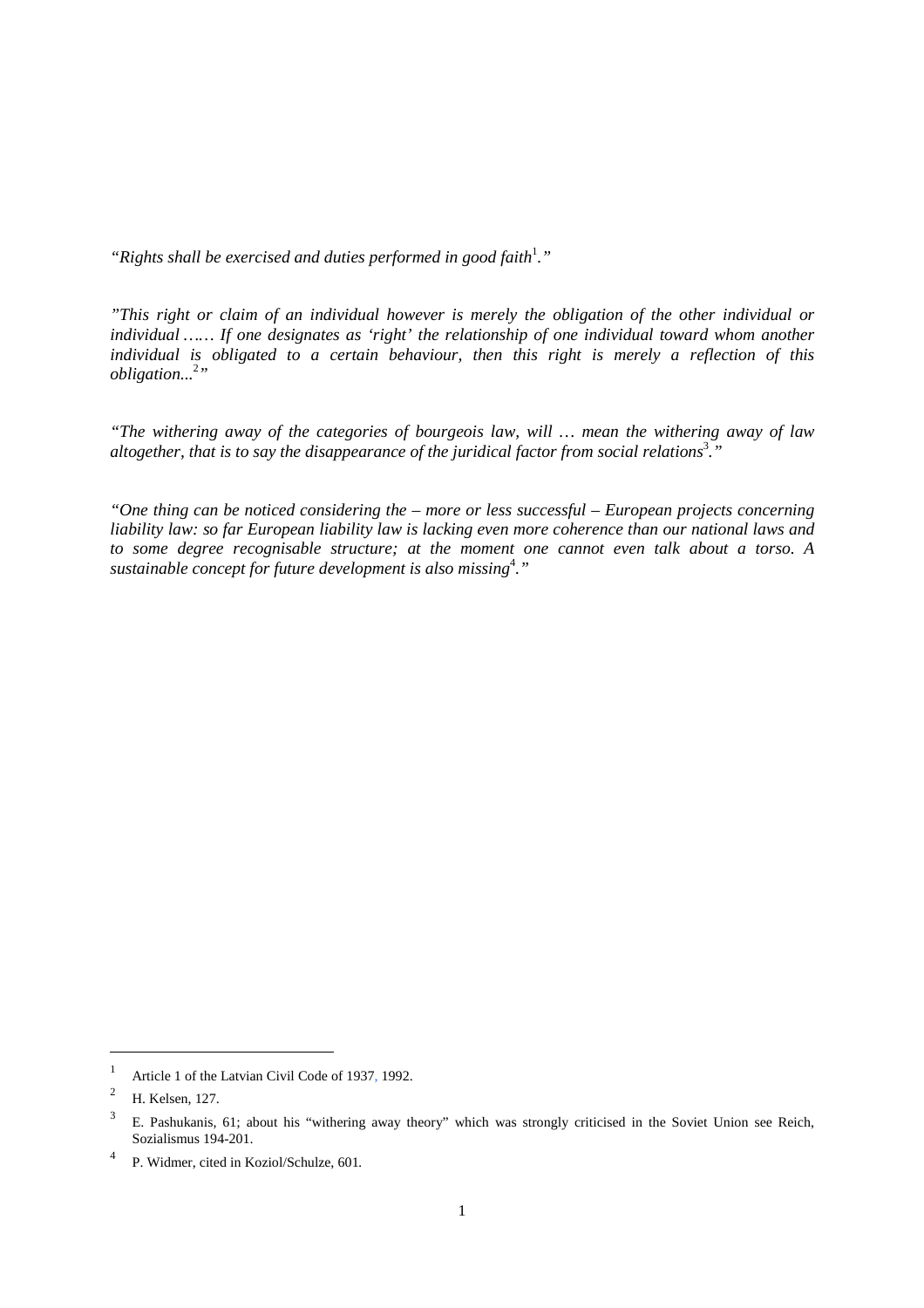## **1. EU Law – Emergence of a Theory of Autonomous Subjective Rights**

## *1.1. Some Theoretical Reflections on the Function of the Law of Civil Liability in an EU Context*

Our reflection on the missing "torso" of a law of civil liability in the EU according to the aforementioned quotation of P. Widmer, despite the logical relationship between rights and obligations on which Kelsen insists, can be put into the paradox of "rights without duties". Why only rights? Let us read again the seminal *Van Gend and Loos* judgment where the ECJ held:<sup>5</sup>

"...the Community constitutes a new legal order of international law for the benefit of which the states have limited their sovereign rights, albeit in limited fields, and the subjects of which comprise not only Member States but also their nationals. Independently of the legislation of the Member States, Community law therefore not only imposes obligations on individuals but is also intended to confer rights upon them which become part of their legal heritage".

In this excerpt, duties and obligations of private parties are mentioned only in passing; the emphasis is on the genesis of *genuine Community rights* via the theory of direct effect. The ECJ, in its seminal *Francovich* case, put the burden of guaranteeing the fulfillment of these rights by corresponding obligations on Member states, if private parties could not be held liable despite Community law requirements. This is even the case, as we know from *Commission v. France* as clarified in Schmidberger under fundamental rights perspectives,<sup>6</sup> if these rights have been violated by private action.

The theoretical discussion in private law is contentious. Let us refer to two diametrically opposed examples. One is written into Art. 1 of the Latvian Civil Code, enacted in 1937 under the influence of Roman/German law, and re-enacted after independence in 1991.<sup>7</sup> Rights and duties should correspond to each other. Both must be executed in good faith. Rights cannot subsist without duties. A completely opposite view had been taken by the Soviet socialist author Pashukanis in his above cited work on "Law and Marxism", first published in 1924, but later severely criticized. Rights and corresponding obligations, especially under liability rules, arise out of the exchange relations of "commodity owners" (*Warenbesitzer).* Once capitalist-bourgeois exchange relations are abolished in socialism, private law and its balanced system of rights and duties will vanish. Law is substituted by a system of "vertical distribution" of goods. This is the famous "withering away-theory" of private law – a theory itself abolished in the later developments of Soviet socialism.

<sup>5</sup> Case 26/62 *Van Gend en Loos v Nederlandse Administratie van Belastingen [*1963] ECR 1: with regard to "vertical direct effect" of directives see in a similar spirit case 41/74 *Van Duyn v Home Office* [1974] ECR 1337.

<sup>6</sup> Case C 6 +9/90 *Francovich v Italy* [1991] ECR I-5357 at paras 33-35; C-265/95 *Commision v. France* [1997] ECR I-6959; *C-112/00 Eugen Schmidberger v Austria*, [2003] ECR I-5659.

<sup>7</sup> Reich, in F. Cafaggi (ed), 271; M. Tulibacka, 2009.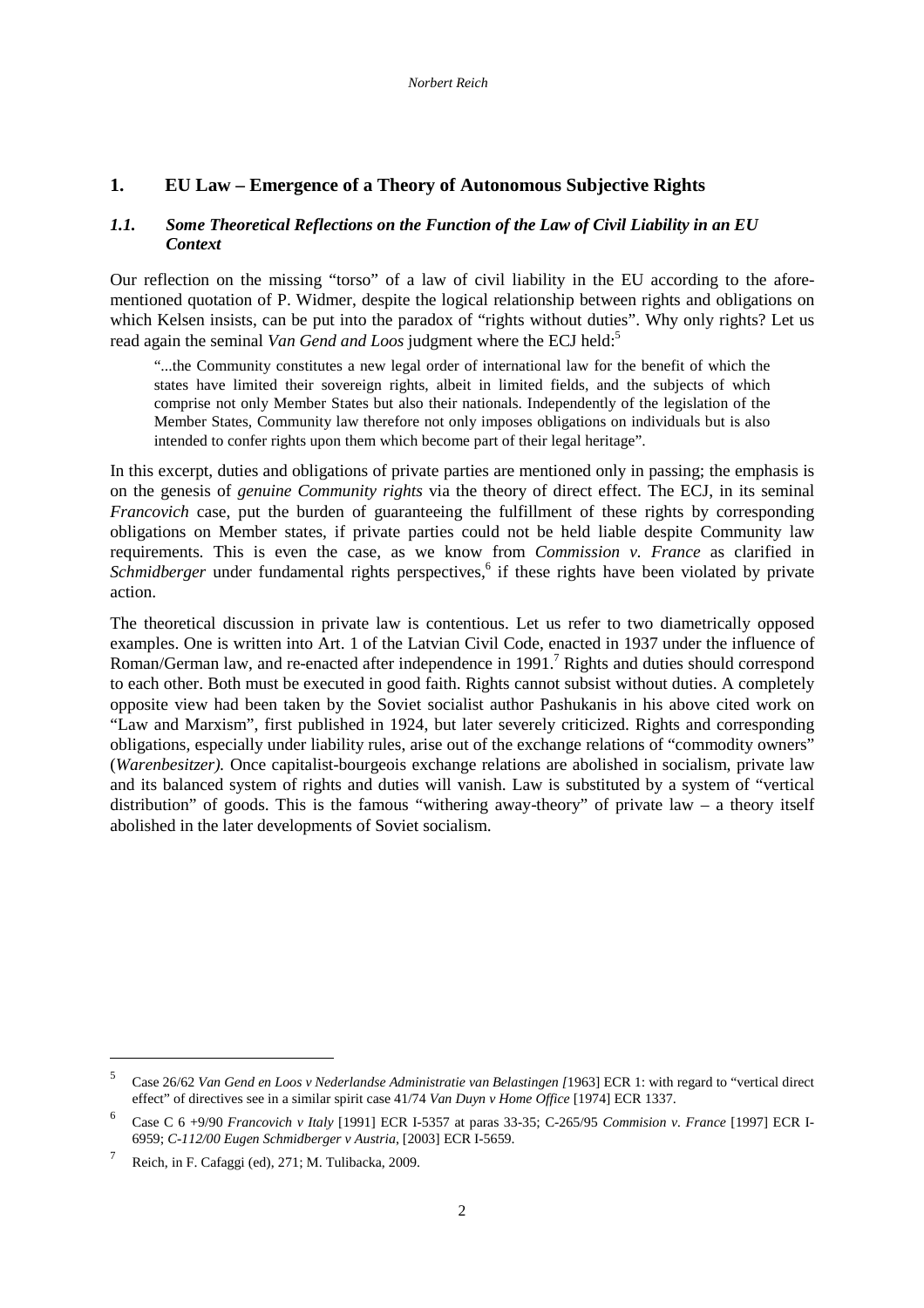The different positions mentioned so far are extremes. They are supposed to sharpen and focus our analysis. We will put them on a graph to demonstrate their place in the theory of private law, where the X graph refers to duties; Y to rights.

|                                                                             | $+Y =$ rights | $+ X = duties$                                          |
|-----------------------------------------------------------------------------|---------------|---------------------------------------------------------|
| Van Gend & Loos<br>Van Duyn vs. Marshall I<br>Faccini Dori                  |               | Art. 1 Latvian Civil Code<br>Kelsen; right = obligation |
| Pashukanis: withering<br>away of bourgeois law: no<br>rights-no obligations |               | Francovich/<br>Commission v. France                     |

**--X:** no duties **--X:** no rights

**The graph is supposed to illustrate the relationship between rights and duties based on idealtypes:** 

**+X/+Y (equal distribution between rights and duties) = Art. 1 Latvian Civil Code** 

**--X/+Y (rights but no duties against private persons) = direct effect according to Van Gend & Loos** 

**+X/--Y (only duties but no rights vis-à-vis private persons) = Francovich liability** 

**--X/--Y (no rights no duties – withering away of private law relations) = Pashukanis**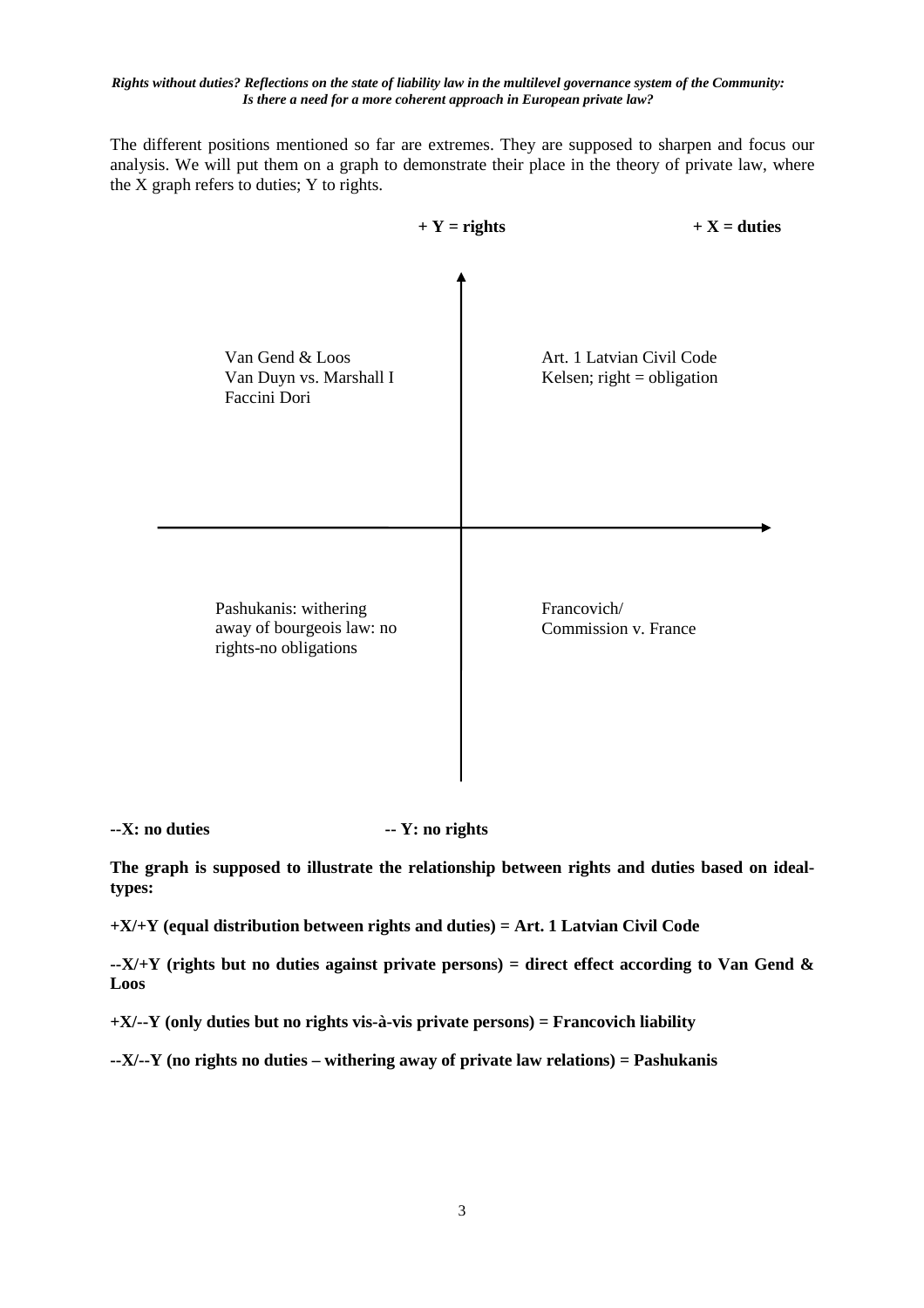What is the position of EC liability law in this context? How is the balance of rights and duties to be understood under EC law? Just recently, a comprehensive study with different contributions edited by Koziol/Schulze<sup>8</sup> sheds light on the many facets of an emerging, albeit incoherent, EU law of civil liability. The most obvious development has happened in the field of "vertical liability", first by the Community itself for wrongs done in the exercise of its functions under Art. 288 (2) EC, referring with regard to non-contractual liability to the "general principles common to the law of Member states", coupled with an exclusive jurisdiction of EU courts in Art. 235. As a sort of *second stage* the ECJ in the afore-mentioned *Francovich* case developed state liability for breaches of EC committed by Member states which will be discussed later.

The main thrust of this paper and the brief theoretical overview can be found in insisting on the emergence of a "*third stage*", namely *horizontal liability of private persons* (natural and legal persons) within the scope of application of EC law, even if not expressly written into the EU statute books. This is both a theoretical and a legal-political task. The starting point of this development finds its locus in some cases, referred to later, even though little precedent has been developed. This will be put in a broader context of a theory of "*EU subjective rights followed up by obligations*"*,* as defined by liability rules based on tort or, to a lesser extent, contract, against the traditional "rights without duties approach" in a narrow one-sided "vertical" understanding of EU law (section 2). However, the ECJ case-law on state liability will give important orientation on how this liability as a *minimum standard* also in "horizontal relations" should be defined in applying general principles of EC law (3). This process will refer to the so-called *procedural autonomy* of Member states which puts requirements on the shaping of remedies but also sets certain limits to horizontal liability in EU law (4). The practical importance of this concept will be tested among relevant areas of EC law, namely *free movement*, *nondiscrimination*, and *investor protection*. Competition law cases will only be mentioned in passing (1.3).

## *1.2. What Do Mr. Bosman, Ms. Coleman and Mr. Kronhofer Have in Common?*

A good introduction to our topic is a short reference to three ECJ cases which concerned "horizontal" liability rules under different EC law provisions, namely restrictions to free movement of workers pursuant to by-laws of private associations, individuals fighting disability discrimination and harassment by private parties coming under EC law, and jurisdiction rules for claims arising out of inadequate warnings against risky investment schemes.

Mr. Bosman was a professional football player who wanted to move from the Belgian club Liège to the French club Lille in  $1991^9$ . At the time of the litigation this was made nearly impossible by the nationality and transfer rules imposed by the European football association, UEFA, on its national member associations, which had to make these rules part of the contract between a club and the player desirous of transfer. Since the transferring and the receiving club could not agree on the transfer conditions (including payment of fees for the transferral) Mr Bosman was effectively prevented from taking the job as player in Lille. He complained before a Belgian court for compensation consisting in loss of income and chance. The questions referred by the Belgian Cour d'Appell de Liège was whether Mr. Bosman had a right to oppose the refusal of his transfer by challenging the nationality and transfer rules as a discrimination respectively restriction of his rights as a worker under the free movement rules of Art. 39 EC (than 48 EEC). The European Court of Justice (ECJ) condemned the transfer and

<sup>8</sup> Supra note 4 with interesting contributions by, among others, Antoniolli; Durant; Howells; Magnus; Oliphandt; Wissink; Koziol/Schulze.

<sup>9</sup> Case C-415/93 *ASBL v Bosman* [1995] ECR I-4921 paras 83-84; for follow-up cases see C-51/96 + C-191/97 *Chr. Deliège v Ligue francophone de judo et disciplines associées ASBL* [2000] ECR I-2549 ; C-176/96 *Jyri Letonen and Castors Canada Dry Namur-Braine ASBL v FRBSB* [2000] ECR I-2681; see the interesting comment of Th. Wilhelmsson, in Krämer/Micklitz/Tonner (eds.), 177.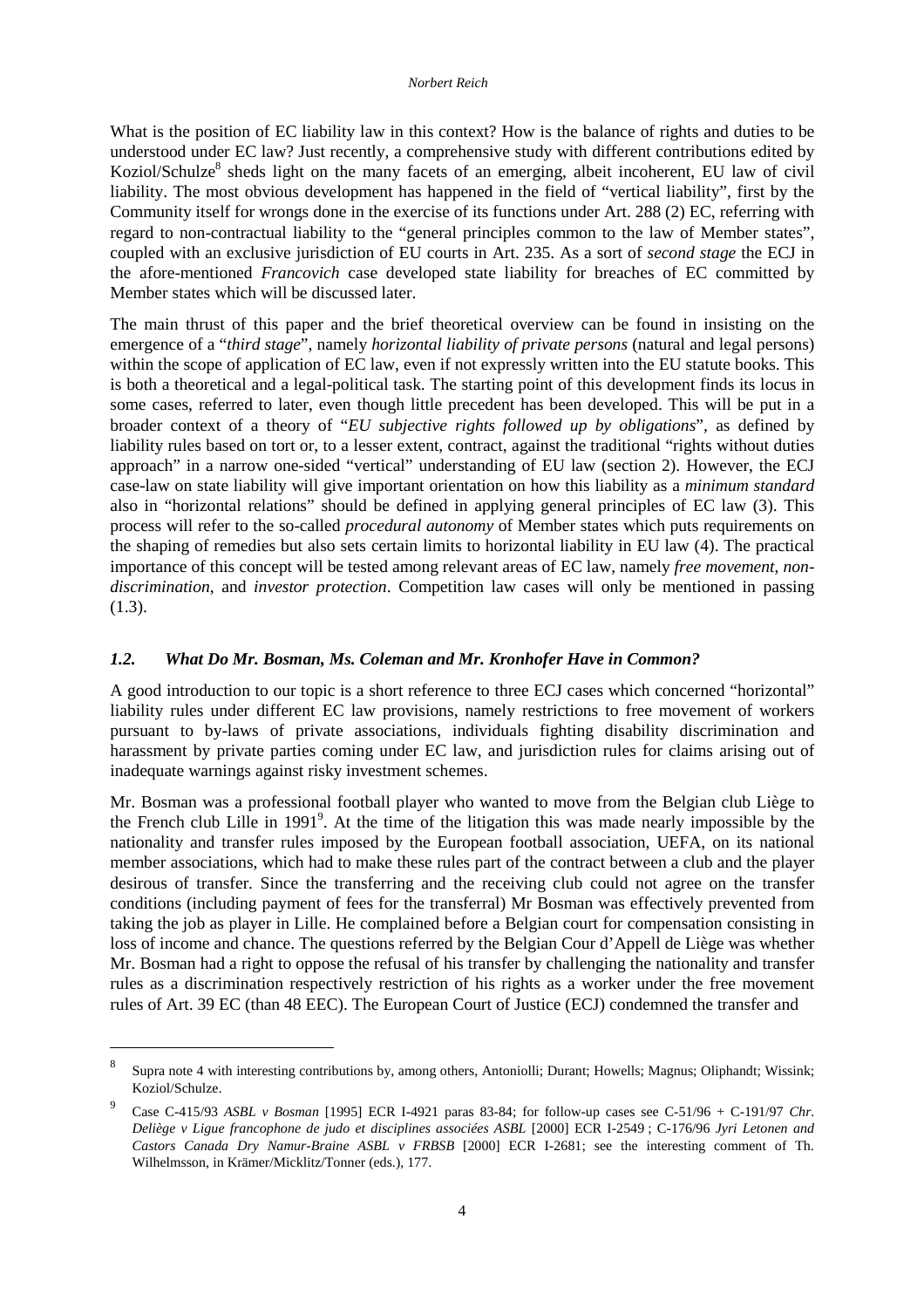nationality rules and insisted that Mr. Bosman's right to free movement be protected against "collective regulations" by sporting associations. The ECJ did not decide about compensation, a matter left to the national court. However, as the result of this protracted litigation, the case was settled. Under UEFA pressure, the Belgian Football Association paid to Mr. Bosman 16 mio BEF (about 400.000 euro) in compensation in 1999. Unfortunately we do not have a judgment which tells us the basis of this claim under both EC and under national law.

The second case concerned Ms. Coleman, who worked as clerk in Attridge law offices in London.<sup>10</sup> When she gave birth to a handicapped child, she continued work at the office but by a number of incidents felt unfairly treated and harassed because of this tragic fact. Finally, she left the office and complained before an English labour court of disability discrimination under a theory of "constructive dismissal". The English court, which deliberately did not go into the delicate and controversial facts made a reference to the ECJ under the Framework Directive  $2000/78/EC^{11}$  – combating different forms of discrimination, including on grounds of disability – and wanted to know whether the directive also applied to "discrimination by association". In a very strong opinion of  $31<sup>st</sup>$  January 2008, AG Poiares Maduro invoked fundamental rights protection of Ms. Coleman and responded positively to the question of the English court; his opinion was more or less adopted by the Court. The parties settled the case – we do not have any information about the conditions, but it can be assumed that Ms. Coleman received pecuniary compensation.

The third case was brought under the then Brussels Convention (now Brussels Regulation No.  $44/2001$ <sup>12</sup> concerning loss arising out of a speculative investment scheme where the Austrian plaintiff, Mr. Kronhofer,<sup>13</sup> complained of not having been adequately warned of its risks by the defendants domiciled in Germany who persuaded him, by telephone, to enter into a call option contract relating to shares. As a result, Mr. Kronhofer transferred a total amount of USD 82 500 in November and December 1997 to an investment account with Protectas, an investment company in Germany – in the meantime in bankruptcy – which was then used to subscribe for highly speculative call options on the London Stock Exchange. The transaction in question resulted in the loss of part of the sum transferred and Mr. Kronhofer was repaid only part of the capital invested by him. The Court was not asked to decide on the substance of the matter but only on whether jurisdiction could be established in Austria as the "place where the harmful event occurred" under Art. 5 (3) of the Brussels Convention/Regulation. The ECJ denied jurisdiction of Austrian courts under Art. 5(3) because this term "cannot be construed so extensively as to encompass any place where the adverse consequences can be felt of an event which has already caused damage actually arising elsewhere" (para 19). As a consequence, the action would have to be brought in Germany according to the general rule of actor sequitur forum rei (Art. 2).

What do these very different cases have in common? Since EU law developed (and still develops) by precedent and can well be called a "case-law" system, I want to take them as the starting point of my reflections because all three of them concern rights of natural persons under EC law which, under the litigation to which I have made reference were violated not by state action or omission as in the seminal and well known Commission v. France and Schmidberger cases, but by other private parties. The Court, in none of the three cases which concerned liability claims under national law with reference to different aspects of EC law, was asked to decide on remedies like compensation and/or injunctive relief itself. Does EU law require Member states to provide for civil remedies against the

<sup>10</sup> C-303/06 *S. Coleman v Attridge Law et al* [2008] ECR I-(17.7.2008); comment Waddington, 665.

<sup>&</sup>lt;sup>11</sup> Council Directive 2000/78/EC of 27 November 2000 establishing a general framework for equal treatment in employment and occupation OJ L 303 of 2.12.2000, 16.

<sup>&</sup>lt;sup>12</sup> Council Regulation (EC) No. 44/2001 of 22 December 2000 on jurisdiction and the recognition and enforcement of judgments in civil and commercial matters, OJ L 12, 16.1.2001, 1.

<sup>13</sup> C-168/02 *Kronhofer and Marianne Meier et al*. [2004] ECR I-6009.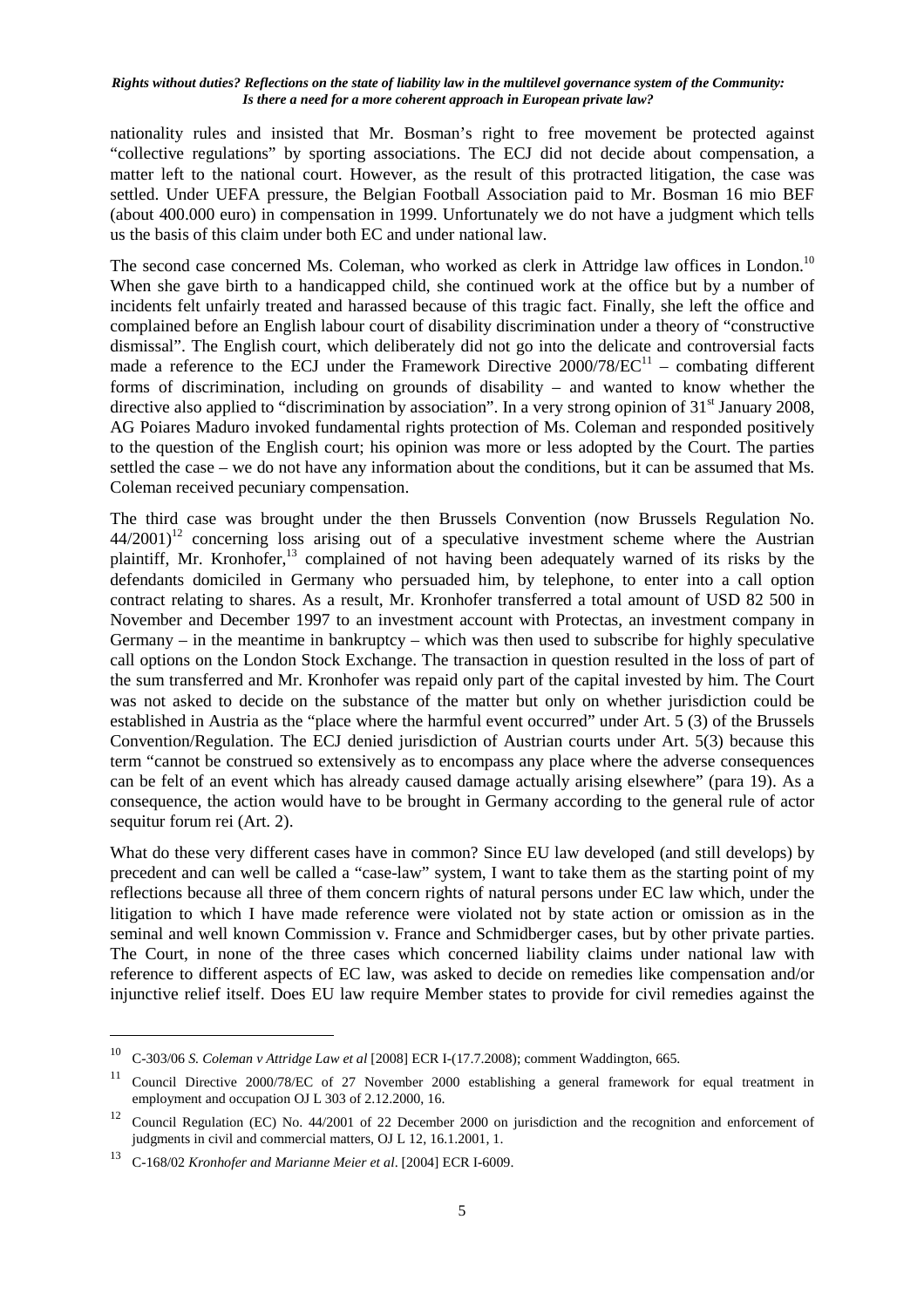#### *Norbert Reich*

defendants to make good (or to prevent the damage) done to the plaintiffs? Primary law does not even mention the problem of remedies. Secondary law like directive 2000/78 is not directly concerned with civil law remedies like compensation, but only requires Member states effectively to combat discrimination, which may not help Ms. Coleman. In Kronhofer, the relevant liability rules would have to determined by national law under conflict rules as no substantive EC law existed than that could have been violated by the missing warnings. Does German or Austrian law apply? In the meantime the national law transposing Dir. 2002/65 on the distance marketing of financial services<sup>14</sup> would be applicable; the substance of the case would have to be decided today under its Art. 2 Nr: 2 (c) requiring warnings about risky financial products like in this case without as usual in secondary EC law providing for remedies in cases of breach. Must national law provide for a remedy of compensation from the investment company which did not warn about the risks of the product? What about a group action of many plaintiffs from different EC countries before the competent German court hearing this and similar cases? Do we have to rethink the system of remedies under EC law?

## *1.3. From State Obligations to Rights of Individuals*

In the understanding of many EU lawyers, including this author<sup>15</sup>, one of the great achievements of EU law and in particular the early case-law of the ECJ was to turn Member state obligations regarding free movement, consumer protection, and non-discrimination with regard to nationality and gender into subjective rights of individuals, whether natural persons or undertakings. This is an important step forward from the traditional international law understanding of rights which may be made to depend on reciprocity – a theory expressly set aside by the ECJ.<sup>16</sup> The achievement was labelled "direct effect" of EC law" with many differentiations and qualifications which will not be discussed here. Member state courts had the special task under EU law to function as "European courts" and to guarantee the enforcement of these rights by Member states. Despite enjoying so-called "procedural autonomy" to which I will turn later (4), they had to make sure under the "effectiveness" and "equivalence" principles that rights guaranteed under EU law did not simply remain "paper rules" but could be used both in litigation and in relations with administrative agencies and other state institutions. The concept of "state" was deliberately widened by the ECJ.<sup>17</sup>

The relationship of these "great principles" of EC law, namely the transformation of objective provisions into subjective rights, parallels a development which happened in many states in the  $19<sup>th</sup>$ century, thus constitutionalising the position of the individual in a liberal system of "government of laws" (Rechtsstaat) based on the protection of fundamental rights. However, this left a substantial "gap" in legal theory and practice, namely the integration of these rights into private law relations. Traditional legal theory did not regard this as a problem because in the area of private law the principle of party autonomy would allow an efficient allocation of resources and a fair distribution of opportunities and income, corrected against abuses by rules on civil liability<sup>18</sup>. EU law did not as such guarantee private autonomy, but in its broad approach to fundamental freedoms referred to Member state law expressly or at least implicitly guaranteeing autonomy as part of a basically liberal concept of market economy.<sup>19</sup>

<sup>&</sup>lt;sup>14</sup> Directive 2002/65/EC of the EP and of the Council of 23 September 2002 concerning the distance marketing of consumer financial services…, OJ L 271, 9.10.2002, 16.

<sup>&</sup>lt;sup>15</sup> Reich, in Academy of European Law (ed.), 157-236.

<sup>16</sup> Case 186/87 *Cowan v Trésor public* [1989] ECR 195.

<sup>17</sup> For details see Craig/de Burca, 282-287 referring to a "broad concept of the state" at 284.

<sup>18</sup> For a comparative overview see Brüggemeier, 2006.

<sup>&</sup>lt;sup>19</sup> Reich, 268 ff.; for a traditional concept of private autonomy see now Basedow, 901.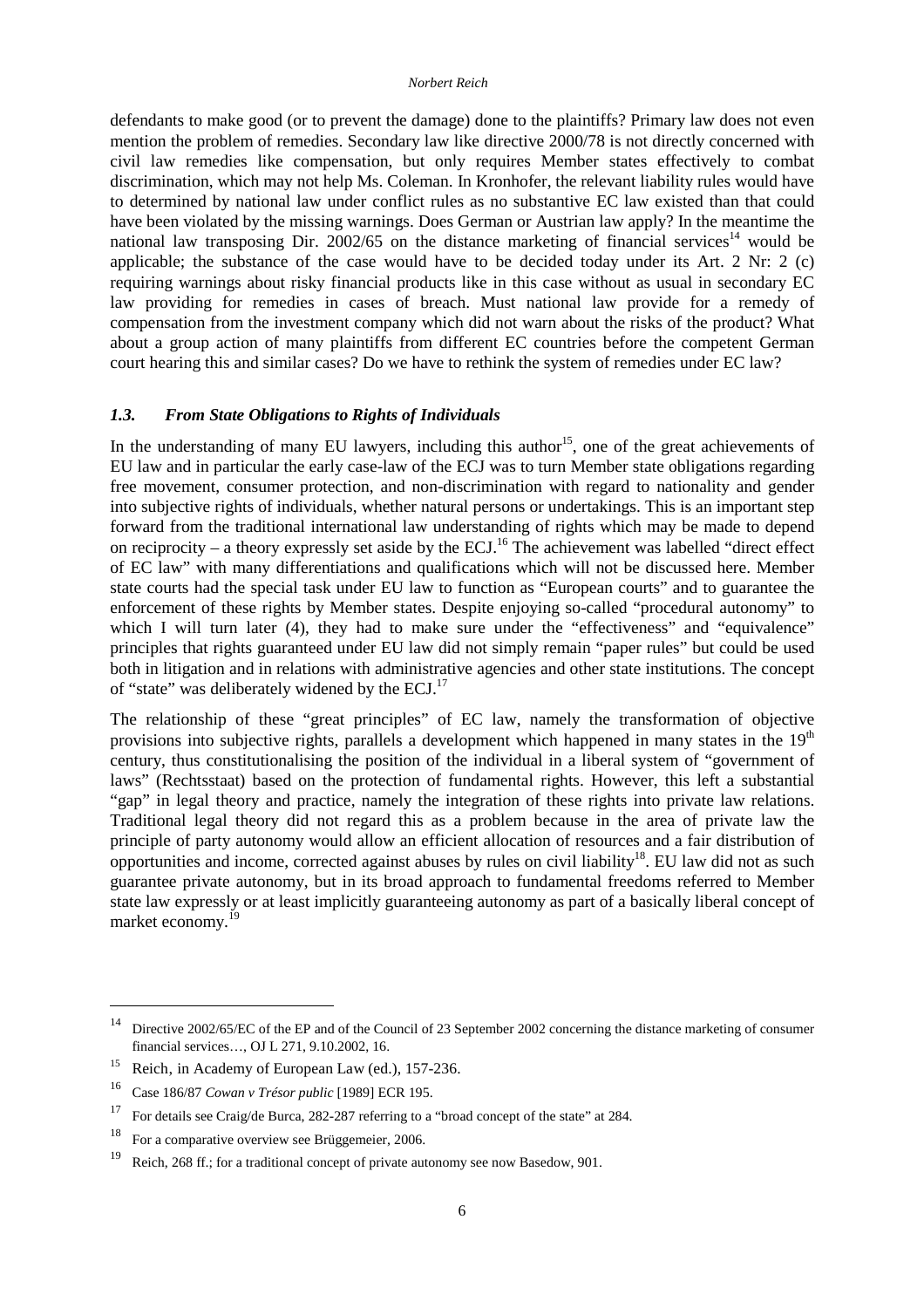The only exception to this liberal approach to law and subjective rights remained competition law. But in reality it was not an exception but a confirmation of this understanding of the relationship between the individual and the state: Competition law is concerned with relations among private persons (exceptionally also state bodies) exercising an "economic activity" as "undertakings" in the market. $^{20}$ As such, they enjoy economic freedoms and autonomy, but should not violate this freedom by either collectively restraining competition (Art. 85 EEC/81 EC), or by unilaterally abusing their dominant position (Art. 86 EEC/82 EC). Competition law which expressly imposes obligations on private parties, in contrast to the free movement rules, thus confirms the "state oriented" theory of subjective rights. This state of affairs is accentuated because enforcement of the EC competition rules usually takes place through administrative agencies, as confirmed by Reg. (EC) No.  $1/2003$ <sup>21</sup> "Horizontal" liability of undertakings violating the competition rules against competitors, third parties and consumers is developing under the "Courage"<sup>22</sup> and "Manfredi"<sup>23</sup> cases and has been subject to Commission Green<sup>24</sup> and White<sup>25</sup> papers not to be discussed here. However, private enforcement of the competition rules is still in its infancy without really changing the "public law approach" to enforcement of competition law – quite in contrast to US antitrust law.<sup>26</sup>

The "vertical one-sidedness" of a theory of subjective rights in the EU is confirmed in the case-law of the ECJ concerning the absence of "horizontal direct effect" of directives under Art. 249 (3) EC, even if they are sufficiently specific and unconditional concerning the distribution of rights and duties among private parties. The case-law is well-known and need not be repeated here. The ECJ did not so much argue from an effect utile theory of subjective rights as in other fields of EC law, but from a more constitutional, rather formal argument insisting that under EC law, obligations could be imposed on private parties only by using the technique of regulations under Art. 249 (2)  $EC^{27}$ , not by directives, which are mainly directed at states. It is well known that the ECJ, as a follow-up to this general approach, devised a number of "secondary remedies" which come close to horizontal direct effect but do not expressly overrule its theoretical starting point.<sup>28</sup>

 $26$  Bulst, 2006. Review Reich, 266.

<sup>20</sup> For a definition see case C-41/09 *Höfner* [1991] ECR I-1979 para 21; for a recent case see C-350/07 *Kattner v. Maschinenbau- und Metall-Berufsgensosenschaft* [2009] ECR I-(5.3.2009).

<sup>&</sup>lt;sup>21</sup> Council Regulation (EC) No 1/2003 of 16 December 2002 on the implementation of the rules on competition laid down in Articles 81 and 82 of the Treaty, [2003] OJ L 1.

<sup>22</sup> Case C-453/99 *Courage v Crehan* [2001] ECR I-6297.

<sup>23</sup> Case C-295/04 *Vicenzo Manfredi et al v Lloyd Adriati Assicurazionie SpA et al* [2006] ECR I-6619.

<sup>24</sup> COM (2005) 672 with an Annex containing the Commission Staff Working Paper.

<sup>&</sup>lt;sup>25</sup> See EC-Commission White paper on "Damages actions for breach of the EC antitrust rules", COM (2008) 165 final of 2 April 2008.

<sup>27</sup> Case C-152/85 *Marshall v Southhampton and Southwest Health Authority*, [1986] ECR 723 (*Marshall I);* C-91/92 *Paola Faccini Dori v Recreb* [1994] ECR I-3325 paras 23-24. Regulations have recently become popular in the field of transport law and supported by the ECJ, see case C-344/04 *The Queen ex parte IATA & ELFA v Department of Transport* [2006] ECR I-403 concerning Reg. (EC) No. 261/2004. For an overview of the development see Karsten, 333.

<sup>28</sup> See the controversial case C-144/04 *Mangold v Helm* [2005] ECR I-9981 and the critique by AG Mazak in case C-411/05 *Palacios v Cortefil* [2007] ECR I-8531. Most recently case C-212/04 *K. Adeneler v. ELOG* [2006] ECR I-6057 para 110 with a broad concept of directive conforming interpretation including a duty to "teleological restriction" of opposing Member state law; for an overview see Prechal, 255-261; v. Danwitz, 697; Dashwood, 81; Reich, in Cafaggi/Micklitz, 2009, forthcoming; Röthel, 34, concerning (mostly negative) legal effects of directives before their date of implementation, correctly insisting that the dividing lines between "interpretation" and "direct effect" are "fluid" (fließend) at p. 45. See the recent judgment of the German Bundesgerichtshof (BGH) of 26.11.2008, EuZW 2009, 155, using the theory of "directive conforming interpretation" for a "Rechtsfortbildung" by way of a "teleological reduction" of the scope of application of non-conforming national law, thus implementing the judgment of the ECJ, case C-404/06 *Quelle v Bundesverband der Verbraucherzentralen*, [2008] ECR I-2685.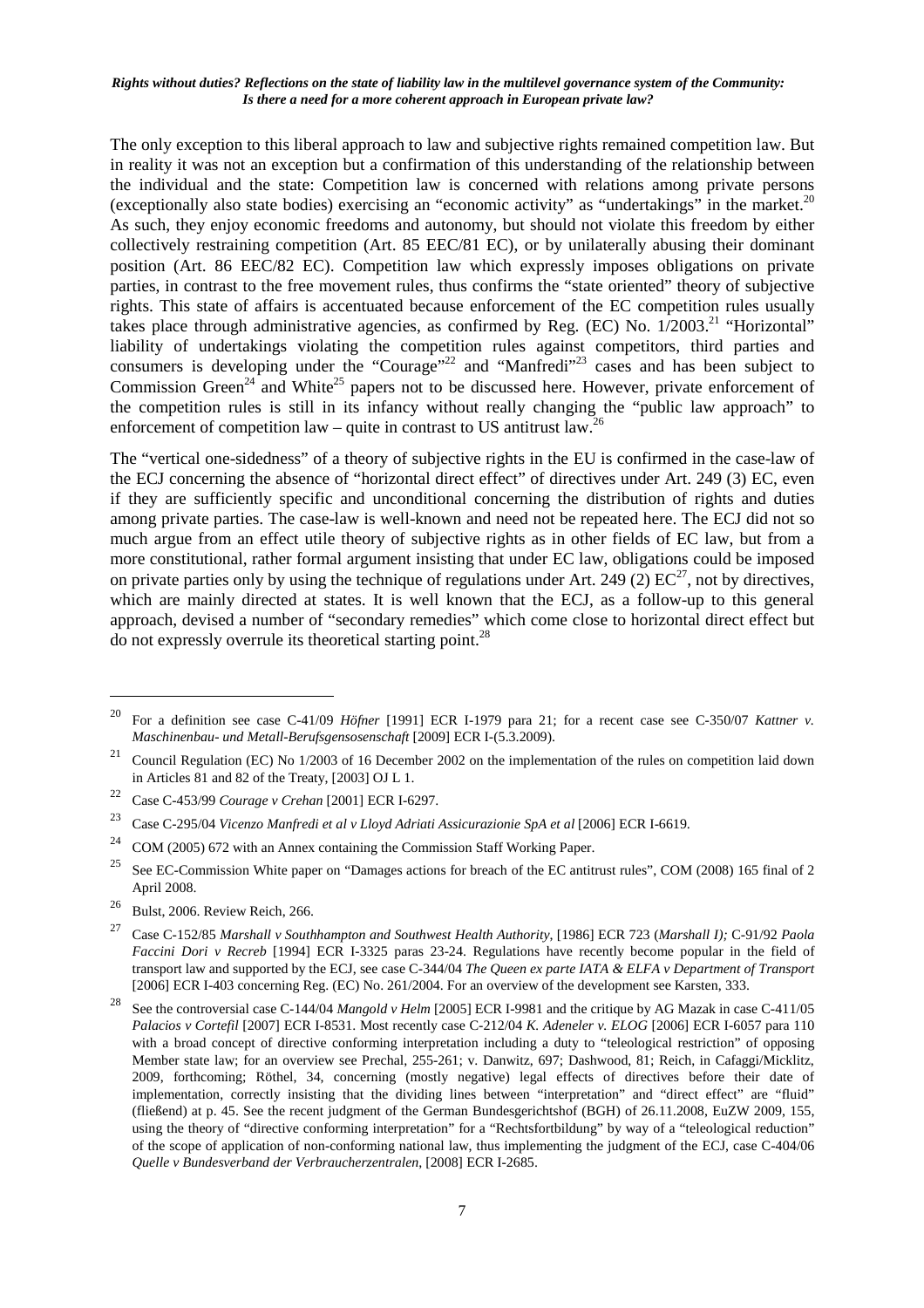#### *Norbert Reich*

This case-law provides the link to our topic: the imbalance between rights and obligations seems to be a fundamental one, written into the legal structure of Community law. It originates from the multilevel system of governance of the EU itself: In the area of free movement, non-discrimination, and investor (consumer) protection, subjective rights are created centrally, whether by primary law on free movement, or secondary law of directives. These rules remain, however, incomplete before being translated into obligations of private parties by Member state law. State legislation will be the decisive connecting factor transposing EC derived subjective rights into obligations of the "other side" in a relationship determined by private law, which insofar does not follow Kelsen's "pure theory of law". Without such a connecting factor, the rights as promised by EU law remain black letter rules and can only be vertically enforced on the "state track" via the concept of state liability, but not horizontally against those who are supposed to be bound by the provisions themselves. Member state courts may be required to interpret their national law in harmony with EC law as far as possible; they are not required to apply their laws contra-legem. As "Community" courts they should do everything possible to enforce EC law in full, both with respect to rights and obligations, but this obligation is difficult to implement on a Community scale, unless the rules on state liability for "manifest breaches" by courts of Member states can be invoked.<sup>29</sup>

The following observations will be concerned with the question of whether this traditional approach to an EU specific theory of subjective rights, which remain "naked" without state intervention is still justified or should be supplemented by a different reading trying to put into conformity rights and obligations – instead of the individualistic approach to "rights without duties"!

## *1.4. "Godfather State" as Guarantor of EU Granted Subjective Rights?*

The prevalence of state action in creating and enforcing subjective rights via obligations of private parties as the other side in a relationship governed by contract or tort law can at first glance be based on an argumentum e contrario based on Art. 10 EC: It puts very specific obligations on Member states (including their courts of law), which have a positive and a negative side:

- to ensure and facilitate fulfilment of the tasks and objectives of the Community;
- to "abstain from any measure which could jeopardise the attainment of the objectives of the Treaty".

A rich seam of ECJ case-law exists, which puts these obligations into practice and has been able to create a dense legal regime that for many observers transforms seemingly sovereign Member states into mere agents of the Community with particular regard to the defence of EC imposed subjective rights.<sup>30</sup> A similar duty does not exist with regard to private persons, unless they come into the scope of application of the competition rules. Private persons enjoy in the very wording of Art. 10 EC only rights and no obligations. An apparent exception can be found in Art. 17 (2) EC on citizenship whereby citizens of the Union "shall enjoy the rights conferred by this Treaty and shall be subject to the duties imposed thereby". This suggests a symmetry between rights and duties, but a closer look at EC law will demonstrate that duties remain a "moral virtue", as J. Shaw has rightly stated $31$ . I have labelled the EU citizen "king" enjoying a broad spectrum of subjective rights, which are not matched by an equally impressive set of duties.<sup>32</sup>

<sup>29</sup> Case C-224/01 *Gerhard Köbler v Republic of Austria* [2003] ECR I-10239; C-173/03 *Traghetti* [2006] ECR I-5617.

<sup>30</sup> For a recent account see Temple Lang, in Bernitz et al (eds.), 75 at 89-92.

 $31$  J. Shaw, in Academy of European Law (ed.), 237 at 344.

 $32$  Understanding supra note 19 at p. 347.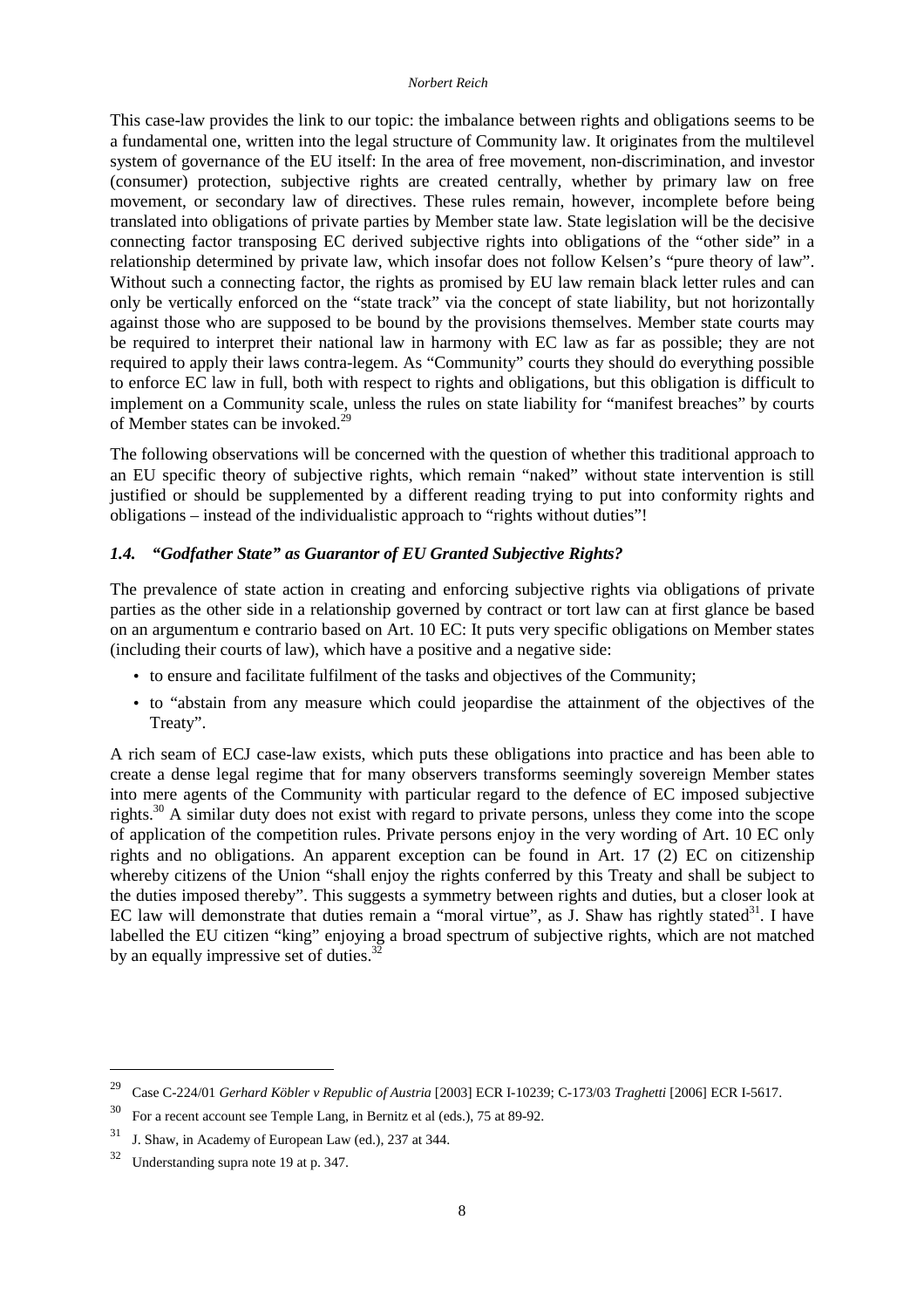This state of legal concepts creates a paradox: the liberal deregulation and privatisation movement as undertaken by the EU has been quite successful in reducing state functions and in opening public services, traditionally provided by state institutions, to private competition.<sup>33</sup> It has however not been able to transfer with similar success the obligations flowing out of these services to private actors. Insofar as this transfer is effected by directives imposing so called "universal service" and nondiscrimination obligations on the new market players,  $34$  they are entitled directly to rely on the rights conferred upon them "against" the state, while the corresponding obligations, which are "part of the deal" originate only through specific legislation or regulation. There seems to be an imbalance in the distribution of rights and obligations: rights originate in themselves, as far as their "vertical", state orientation is concerned; obligations need a much different and longer track before becoming effective.

This one-sided structure of EC law can be shown to exist in many other areas, including the free movement provisions as understood in the traditional reading of EC law: if subjective rights are restricted by state action, the theory of direct effect allows a "fast track" in their enforcement without having to wait for state legislation or implementation. Courts of Member states take over the role of enforcing EC specific rights without needing a 'detour' of legislative approval. If similar restrictions are imposed by private parties, rights will remain "naked" and cannot be enforced "horizontally", unless there is a duty on the state to intervene, or the competition rules apply.<sup>35</sup>

This paper attempts to re-establish the symmetry between rights and obligations, which has been somewhat lost by the "vertical" structure of EC law, both in the primary law of free movement, and secondary law of directives. There are indeed signs in legal practice and theory showing that a need to rewrite the structure of EC law is felt, but without leading to results which could be called convincing. The most promising area in this respect is the – still infant and incoherent – law of civil liability in the EU, which had been developed as a remedy on its own right in the law of vertical state liability by the  $ECJ<sup>36</sup>$  and will be taken as a conceptual and practical starting point for extending some of its basic findings also to "horizontal liability".

## **2. Why Not Make Private Parties Directly Responsible under EU Law?**

## *2.1. "Again Mr. Bosman"*

 $\overline{a}$ 

The afore-mentioned Bosman case was based on the "horizontal direct effect" of Art. 39 EC (then Art. 48 EEC)*.* This concept had been developed in earlier cases against "collective regulations" by private associations<sup>37</sup> and summarized in the later Angonese case<sup>38</sup> arguing

"that the abolition, as between Member States, of obstacles to freedom of movement for persons would be compromised if the abolition of State barriers could be neutralised by obstacles resulting from the exercise of their legal autonomy by associations or organisations not governed by public law".

<sup>&</sup>lt;sup>33</sup> For a critical account of this movement see Damjanovic/de Witte, EUI Working Papers Law 2008/34.

<sup>34</sup> See Micklitz, in Collected Courses of the Academy of European Law 2008, forthcoming.

<sup>35</sup> See *case Commission v France* supra note 6; for limits see *Schmidberger* supra note 6.

<sup>36</sup> For an overview with a comparative analysis of German, French, UK and US-American law see G. Brüggemeier, supra note 18, 164-175. The concept of "state" is a broad one, see case C-424/97 *Haim* [2000] ECR I-5123.

<sup>37</sup> Case 36/74 *Walrave v Union Cycliste internationale* [1974] ECR 1405.

<sup>38</sup> C-281/98 *R. Angonese v Casa di Risparmio de Bolzano* [2000] ECR I-4139 para 32; a detailed supporting analysis has been given by Cherednychenko, 23 at 37-30; a critical analysis by Körber, at 675-682.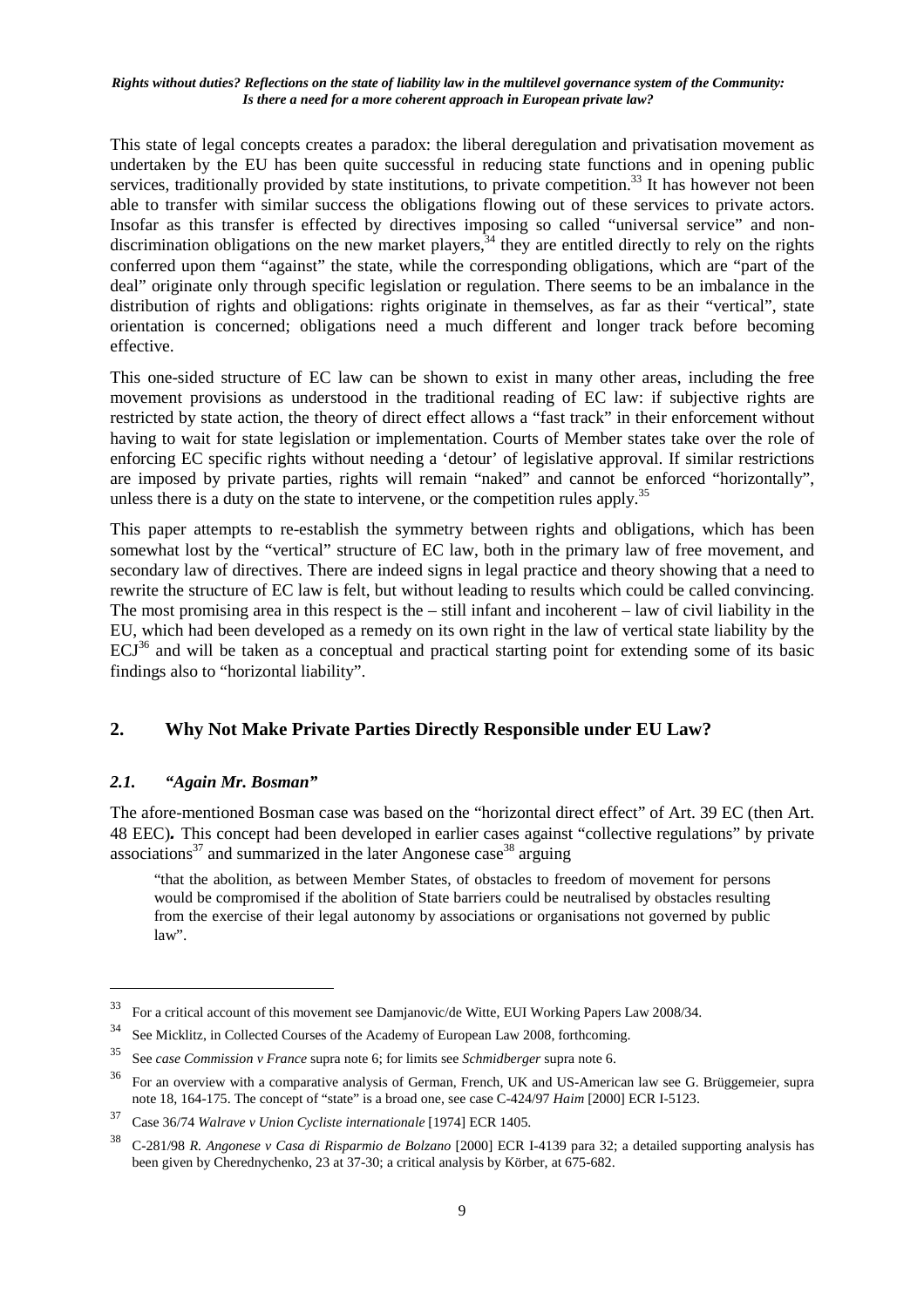In an obiter dictum, the ECJ in the Wouters case<sup>39</sup> extended it to the freedom of establishment and to the provision of services, after having denied a violation of the competition rules. The controversial Laval/Viking cases<sup>40</sup> have extended this case-law also to social action aiming at the conclusion of a collective agreement.

None of these cases was concerned with compensation in the instance of breaches by private associations of the EC fundamental freedoms, namely Art. 39, 43 and 49 EC. Neither did the tribunals deem it necessary to look closer into the parallel applicability of the competition rules to restrictions imposed by private associations for which the Cour d'Appell de Liège in its reference in the Bosman case had expressly asked and which the ECJ has dismissed as irrelevant.

It should however be remembered that AG Lenz, in his lengthy opinion of  $20<sup>th</sup>$  of November 1995, discussed and justified the applicability of both the free movement and competition rules, and came to the conclusion that they could be applied in parallel (para 253). Under the recent case-law of the ECJ concerning compensation for anti-trust injuries, a claim of Mr. Bosman under Art. 81 would be governed by EC law, while it is not sure how an eventual claim for breach of Art. 39 EC would be treated under EC law despite its "horizontal direct effect", at least against regulations by private associations. Is it completely left to the discretion of Member state law, or is a jus commune Europeum emerging? It should be remembered that the litigation was only concerned with the transfer and nationality rules of professional football. The field of "amateur football is thus not included", as AG Lenz rightly observed (para 60). However, restrictive transfer rules for an amateur who receives sponsorship support or who wants to become a professional, or nationality clauses may also exist in regulations concerning amateur sports. Will they trigger similar principles to Bosman?

## *2.2. Ubi Ius –Iibi Remedium: "Double Hybridisation" of Remedies*

The theory of direct effect requires Member state law effectively to protect rights which individuals have acquired under EC law. The main principles, which the Court has developed in the absence of specific rules are those of "effectiveness" and "equivalence".<sup>41</sup> Member state law enjoys a certain margin of discretion, but this discretion is restricted within the overall objective of the Community to provide for effective remedies in case of breaches. In the words of the former AG van Gerven, "adequate (not minimum) judicial protection (is) needed".<sup>42</sup> I will take this statement as a starting point for further reflections.

Pursuant to this concept, the task of the legal scholar and the court handling the case on liability between private parties is therefore a threefold one:

First, to find out the rules of applicable Member state law.

l

Second, to evaluate these rules under EC law principles in order to ensure that minimum respectively adequate standards are achieved.

<sup>39</sup> C-309/99 *J.C.J. Wouters et al/Algemene Raad von de Nederlandse Ordre van Advocaaten* [2002] ECR I-1577 para 120; for a discussion see Körber at 682-683 opting for a prevelance of the application of the competition rules over the horizontal direct effect of fundamental freedoms, at 759-775.

<sup>40</sup> C-341/05 *Laval un partneri v Bygnadds*, [2007] ECR I-11787; C-438/05 *International Transport Workers Federation (ITW) and Finnish Seaman's Union (FSU) v. Viking Line* [2007] ECR I-10779; I will not go into details of the controversies.

<sup>41</sup> For a recent restatement, see the *Manfredi* case, supra note 23 at para 92; concerning questions of standing and injunctive relief now case C-432/05 *Unibet v Justiekanslern* [2007] ECR I-2271 para 72; for a comprehensive treatment see Tridimas, at 423-427; a critical approach has been taken by Lindholm, 98-152, referring to the "European doctrine"; see my review in Liber amicorum Brüggemeier, at 381.

<sup>42</sup> See his seminal paper 501 at 529; Micklitz/Reich/Rott, 2009, 7.12-7.14. A somewhat different approach has been developed by Eilmannsberger, 1199 focussing particularly on remedies.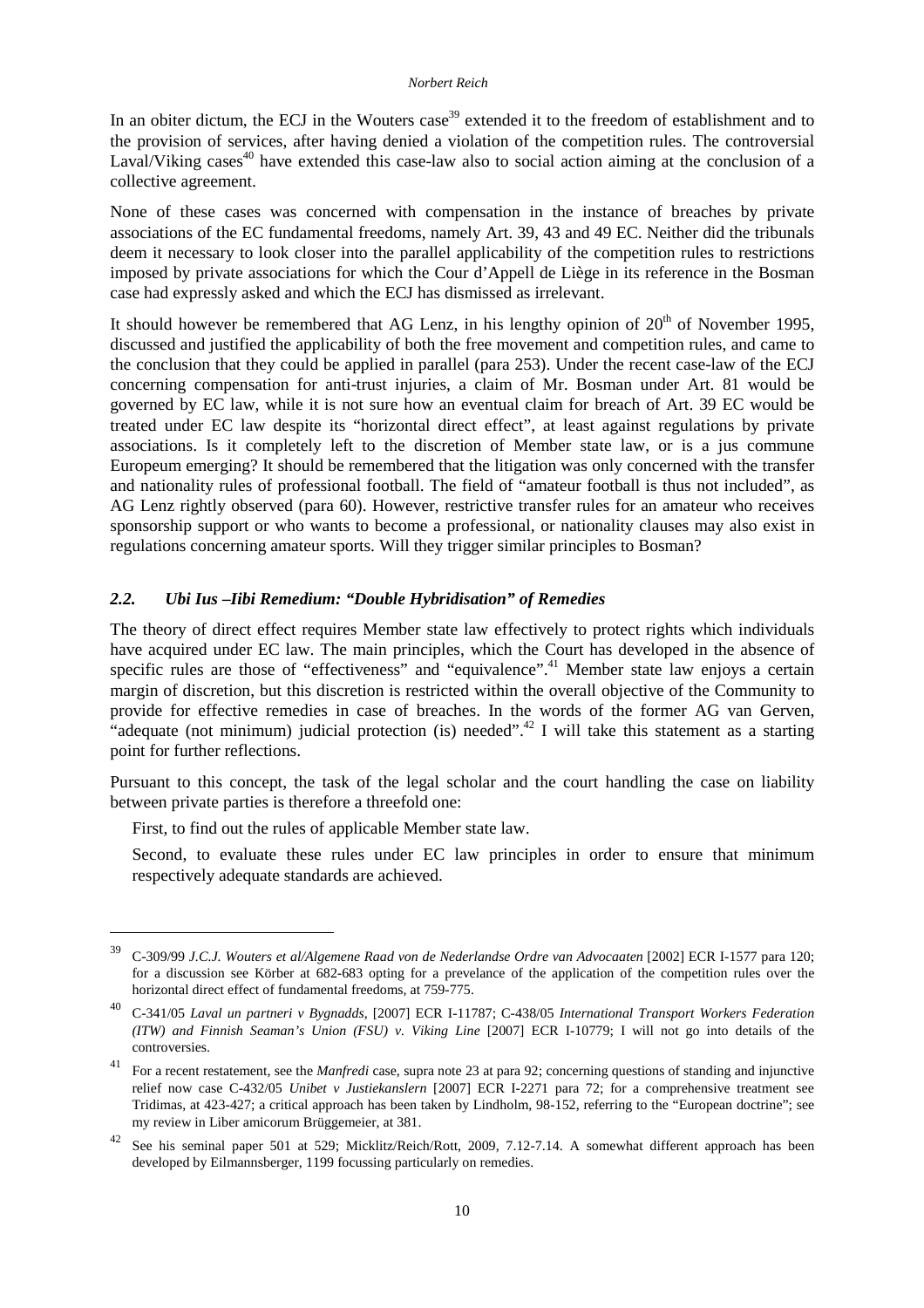Third, eventually to correct the applicable Member state law under the principles of priority and direct effect of EC law.

This may well have the result that existing remedies under national law must be reshaped or that even new remedies are required<sup>43</sup>. The task has to be completed on the one hand within the afore-mentioned Community law framework giving "rights" to citizens, and on the other within the principle of "procedural autonomy" (details at section 4) – an autonomy which allows Member states to determine the competent courts and proceedings, but which again must meet the standards of effectiveness and equivalence. The result will be, as I have argued, a *hybridisation* of remedies,<sup>44</sup> which on the one hand are based on national law as basis for a claim on compensation ("Anspruchsgrundlage"), but this national law is reshaped under EC law influence. German, French, English and related laws offer their different approaches to liability in cases of breaches of statutory duties as "Anspruchsgrundlage"<sup>45</sup>. Thereby, compensation claims usually originate in *tort*, not in contract law because the injury complained of has been caused by illegal behaviour under the applicable free movement, nondiscrimination or investor protection rules. Those entities – private associations (*Bosman),* law-firms (*Coleman*), or undertakings and their agents (*Kronhofer*) – having caused the injury should be liable whether or not a contract existed with the injured party.

The reference to tort instead of contract law holds true also in cases where Member state law provides for compensation under a *culpa contrahendo* approach, as in German law in cases of refusing to enter into or continue a contract because of a prohibited discriminatory element as in *Coleman,* or of incorrect or missing relevant information or risk warning as in investor protection cases as in *Kronhofer*. EC law tends to classify these cases under tort law provisions, or comes close to a theory of "contort" avoiding a clear distinction between contractual and tort liability because both are mandatory. As will be known, both under Art. 5 (3) of the Brussels Regulation  $44/2001^{46}$  and Art. 11 of the Rome II-Regulation on non-contractual obligations 864/2007<sup>47</sup> claims out of *culpa in contrahendo* are part of tort, not of contract law.<sup>48</sup> In the broad wording of the Court this seems to apply to all claims where there is "no obligation freely assumed by one party towards another"<sup>49</sup> like in the German case-law concerning obligations arising out of pre- or post-contractual relations. All in all, "hybridisation" concerns both the basics of a claim, and its concrete legal and procedural content. This can be called a "double hybridisation of remedies".

## *2.3. Preliminary Evaluation – Is a Community Standard Needed?*

While the disparities of national laws on compensation must be respected, there still is a need for a common EC standard for breaches of Community law which seems to be emerging. There is some practice with regard to competition law, but surprisingly none with regard to injuries due to a violation of horizontally applicable EC provisions on free movement. But this does not exclude an analysis of existing law under the "hybridisation approach" which tries to combine solutions under national law with requirements of effective and equivalent protection under EC law. To develop such a standard, I

<sup>43</sup> See case C-97/91 *Oleficio Borelli SpA v Commission*, [1992] I-6313 para 13; see also *Unibet* supra note 41 at para 37.

<sup>44</sup> Reich, 2007, 705.

<sup>45</sup> Reich supra note 44 at p. 709.

<sup>&</sup>lt;sup>46</sup> Council Regulation (EC) No. 44/2001 of 22 December 2000 on jurisdiction and the recognition and enforcement of judgments in civil and commercial matters, OJ L 12, 16.1.2001, 1.

<sup>&</sup>lt;sup>47</sup> Regulation (EC) No. 864/2007 of the EP and the Council of 11 July 2007 on the law applicable to non-contractual obligations (*Rome II*), OJ L 199, 31.7.2997, 1.

<sup>48</sup> See case C-334/00 *Fonderie Officiene Meccaniche Tacconi and HWS* [2002] ECR I-7353, even though concerned with business relations.

<sup>49</sup> Para 23.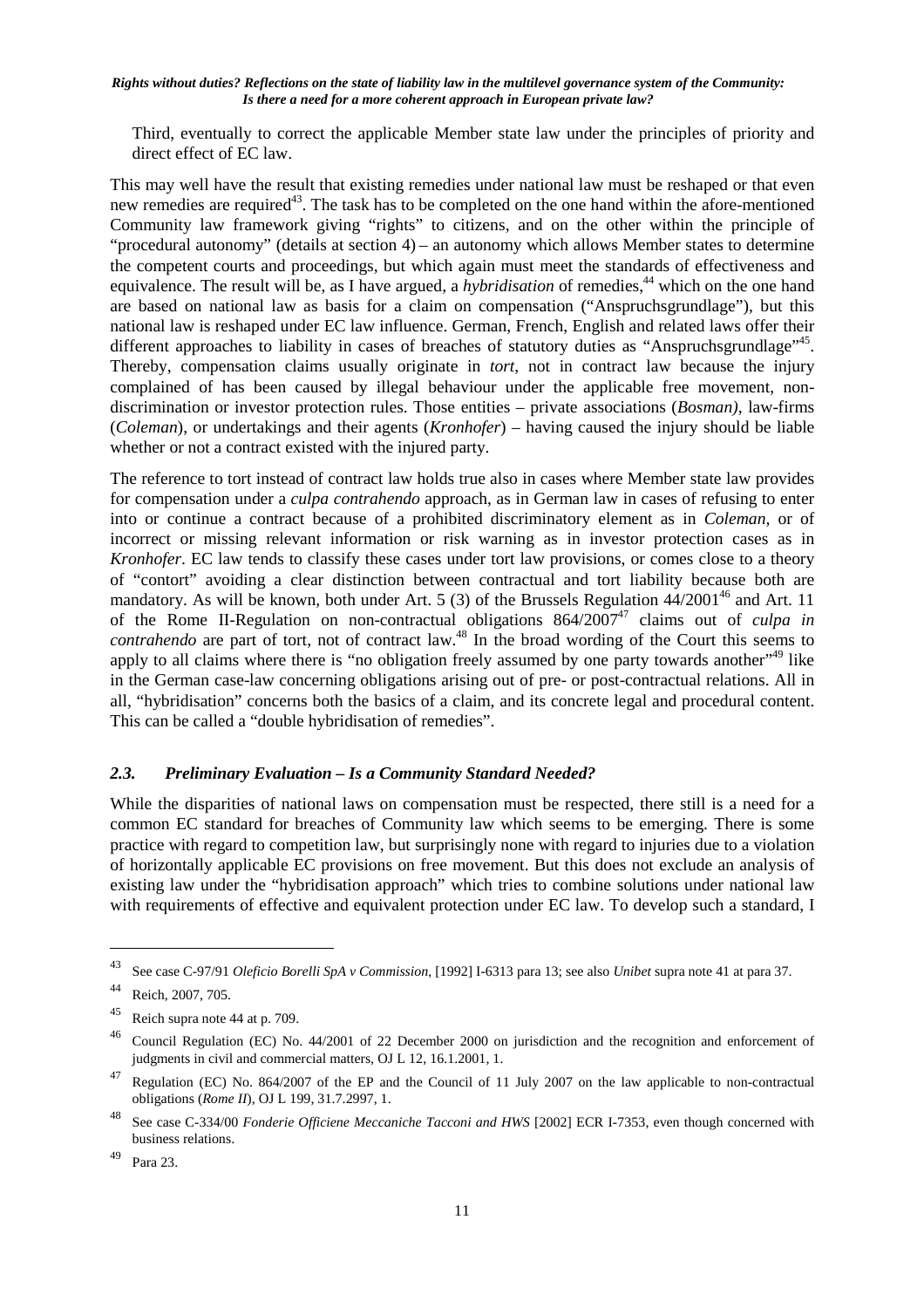will follow *AG van Gerven* in his seminal opinion in *Banks*.<sup>50</sup> He pleads for uniform conditions of liability in respect of breaches of directly applicable Community law which are "based on the Community legal order itself". Even though the case-law will have to evolve significantly, "it is already possible to glean a number of principles from the case-law, especially the judgments concerning the non-contractual liability of the Community under Art. [288 (2) EC]…" These are, in his opinion "the existence of damage, a causal link between the damage claimed and the conduct alleged against the institution, and the illegality of such conduct….".

Later case-law of the ECJ has refined these criteria. Even though the ECJ judgment in *Banks* did not follow the opinion of AG van Gerven because of rejecting the concept of direct effect for the competition rules of the Treaty on ECSC, it pronounces a principle which later in *Courage* and *Manfredi* have been taken over to competition matters and which, in my opinion, must be understood as an important step to a general concept of "horizontal liability" for breaches of Community law. The following lines will explain this concept in more detail and pay particular attention to the aforementioned "double hybridisation" of remedies.

## **3. A "Sufficiently Serious Breach" of a Duty under EC Law Causing Damage**

## *3.1. The Starting Point*

 $\overline{a}$ 

The criteria of "sufficiently serious breach" was first developed as a condition of liability of Community institutions under Art. 288 (2)  $EC^{51}$  and, in Brasserie<sup>52</sup>, was adopted explicitly to justify and at the same time limit the extent of state liability for breaches of Community law. There is yet no precedent to apply this condition also to "horizontal liability" in free movement matters as in the Bosman case, or in matters regulated by secondary law not explicitly containing civil law remedies, but it seems that this could and should be a uniform standard to be applied Community law-wide whenever matters of compensation for violations of EC provisions intending to give rights to individuals is before national courts.<sup>53</sup> As said before, this is meant to be a minimum standard based on a system of adequate protection and equal rights insofar as EC law is applicable to the position of the injured. Citizens should not be discriminated against by applying to them different standards of legal protection.<sup>54</sup> National law will always be the starting point and define the cause of action and the legal basis of the claim (Anspruchsgrundlage); Community law defines the rights which give rise to remedies in case of violation and steps for when these minimum, or, in the words of van Gerven, adequate requirements are not met.

<sup>50</sup> Case 128/92 [1994] ECR I-1209 paras 45, 49; see also v. Gerven, at 481-482; Reich, supra note 19 at 334-335. The Commission Staff Working Paper annexed to COM [2006] 672 at paras 31-44 points to a number of still existing differences and difficulties for actions in compensation of antitrust injuries in Member state law, in particular with regard to procedural questions without making any specific proposals for reform.

<sup>51</sup> Case C-352/98P *Bergadern* [2000] ECR I-5291: no requirement of breach of a "superior rule of law"; for its importance see van Gerven, in Liber amicorum Brüggemeier, 29 at p. 36.

<sup>52</sup> Joined cases C-46 + 48/93 *Brasserie de Pêcheur and Factortame* [1996] ECR I-1029.

<sup>53</sup> Is transfer to breaches by an individual is advocated by C. v. Dam, at para 1805-1; for a different opinion see Tridimas, supra note 41 at 544 arguing that the requirement of "sufficiently serious breach" originates from the "sovereign nature of the State and serves public interest purposes". In my understanding of the case-law of the Court, this criteria is meant to exclude any notion of "fault" or "negligence" in a subjective way, but not to limit liability only to "serious violations" of EC law; see the German translation: "hinreichend qualifiziert", the French "une violation suffisamment caracterisée du droit communautaire".

<sup>54</sup> For such a broad "positive" understanding of the non-discrimination principle see Micklitz/Reich/Rott supra note 42 at para 7.14.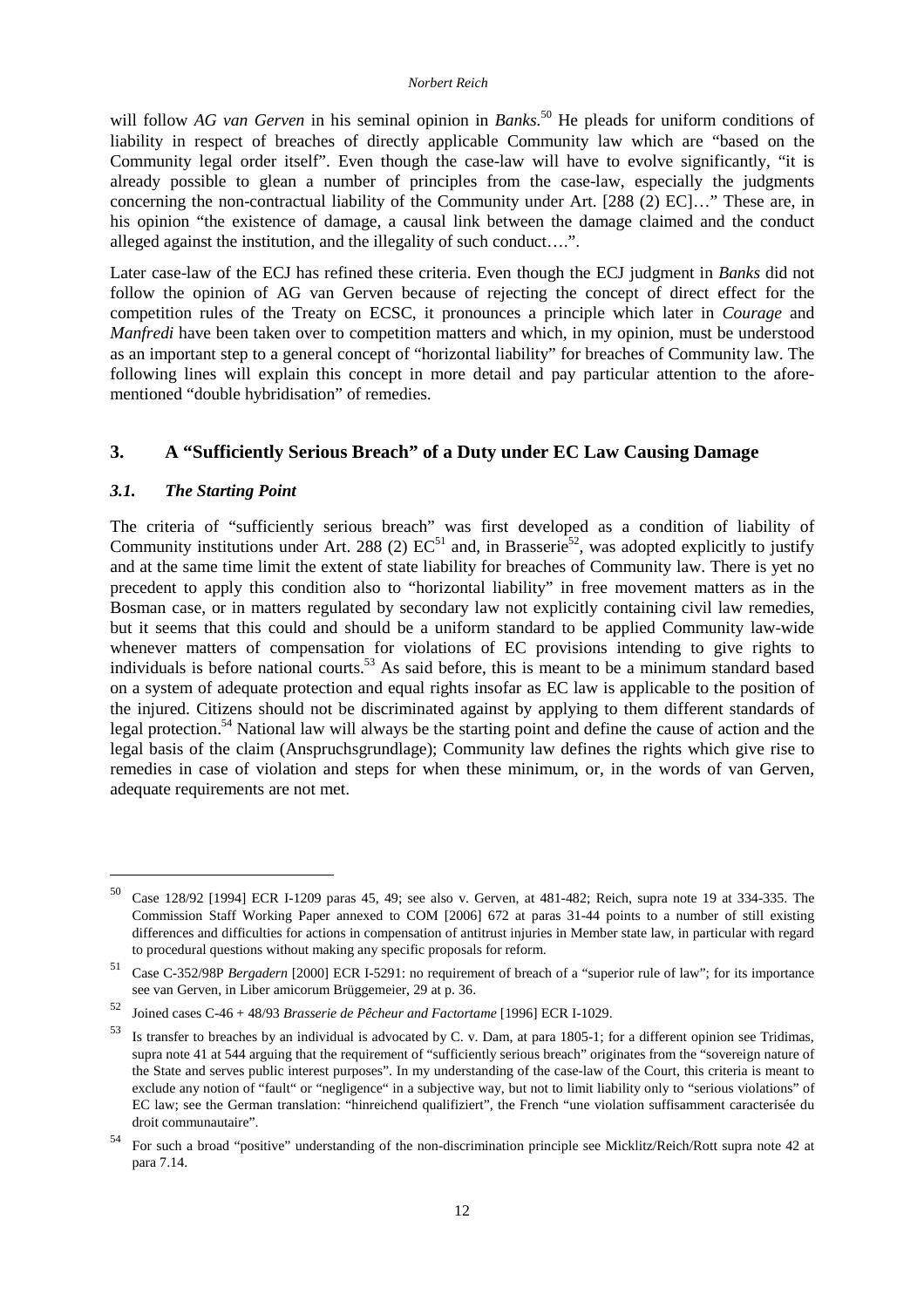The condition of "sufficiently serious breach" is not based on fault or negligence, which has been the traditional standard in tort law, but on the violation of a duty under EC law, which however must meet a certain threshold; in the end to be defined by the Court on a case-by-case basis. A negligent violation may be regarded as evidence of a "sufficiently serious breach", but on the other hand "reparation ....cannot ...depend upon a condition based on any concept of fault<sup>555</sup>. Similar principles had been developed in sex-discrimination cases.<sup>56</sup> If (secondary) EC law presents uncertainties which can only be settled by case-law of the ECJ, this uncertainty cannot be borne by the defendant in a tort action.<sup>57</sup> Once this clarification has been given the breach will always be "manifest" and therefore sufficiently serious, as the ECJ has ruled in Köbler<sup>58</sup> with regard to liability of highest courts for breaches of EC law.

## *3.2. The Correlation between Rights and Obligations*

Later case-law on state liability, in particular since *Brasserie* and *Peter Paul*<sup>59</sup> has specified that not every breach of Community law entitles the potential victim to compensation, but only in the case that such rule intended to *confer rights onto the individual*. Or, to put it in other words: the obligation under EC law, which was breached by the tortfeasor must exist towards the victim, not only to the public at large. To some extent, EC law takes over a modified German *Schutznorm-* or *Normzwecktheorie*<sup>60</sup> which, however, is interpreted in a strictly objective sense depending on the need for protection and not the subjective intention of the tortfeasor.<sup>61</sup> This is justified by the very principle of *ubi ius – ibi remedium*<sup>62</sup>, turned upside down: if the individual does not have a right under Community law, then he cannot claim compensation: "Where there is no right there is no remedy!"

## *3.3. Causation*

## 3.3.1. The unclear case-law of the ECJ in cases of Community respectively state liability

The Court has, from its early case-law pertaining to Art. 288 (2) EC onwards, always insisted that there must be a causal link between the breach and the injury leading to damages; this is written into the Treaty text itself. However, the Court has used different formula to describe this causal link, and the exact requirements of causation are somewhat in doubt<sup>63</sup>. The leading case is still *Roquettes frères*<sup>64</sup> where the Court said that the burden of proof and the "causal connexion" for concrete damages is put upon the plaintiff; mere statistical evidence or a claim of nominal damages is not

l

<sup>55</sup> *Brasserie* at para 79.

<sup>56</sup> Case 177/88 *Dekker* [1990] I-3951*;* C-180/95 *Draempaehl* [1997] I-2195.

<sup>57</sup> See case C-392/93 *R v HM Treasury ex parte British Telecom* [1996] ECR I-1631; joined cases C-283/94 et al *Denkavit* [1996] ECR I-5063.

<sup>58</sup> Case C-224/01 [2001] I-10239 para 56, confirmed by case C-173/03 *Traghetti* [2006] ECR I-5177.

<sup>59</sup> C-222/02 *Peter Paul et al v Federal Republic of Germany* [2004] ECR I-9425.

 $60$  See van Gerven et al., 306; Eilmannsberger, supra note 42, 1241-1244, criticising the ECJ for its resistance to employ this approach which in my opinion is not correct.

<sup>61</sup> Brüggemeier, supra note 18, 536-540.

 $62$  Eilmannsberger, supra note 42, 1236-1240 suggests the formula "ubi remedium, ibi ius" and correctly insists on the prior existence of an obligation under EC law.

<sup>63</sup> For a recent overview see Bitterich, 12-39; for an earlier appraisal see further Toth, in Heukels/McDonnell (eds.) 179, at 186, where it is specified that the cause should not be too remote and not too broad and unspecific, and that an intervening cause may be positive or negative: at 193 ff.

<sup>26/74 [1976]</sup> ECR 677 para 23.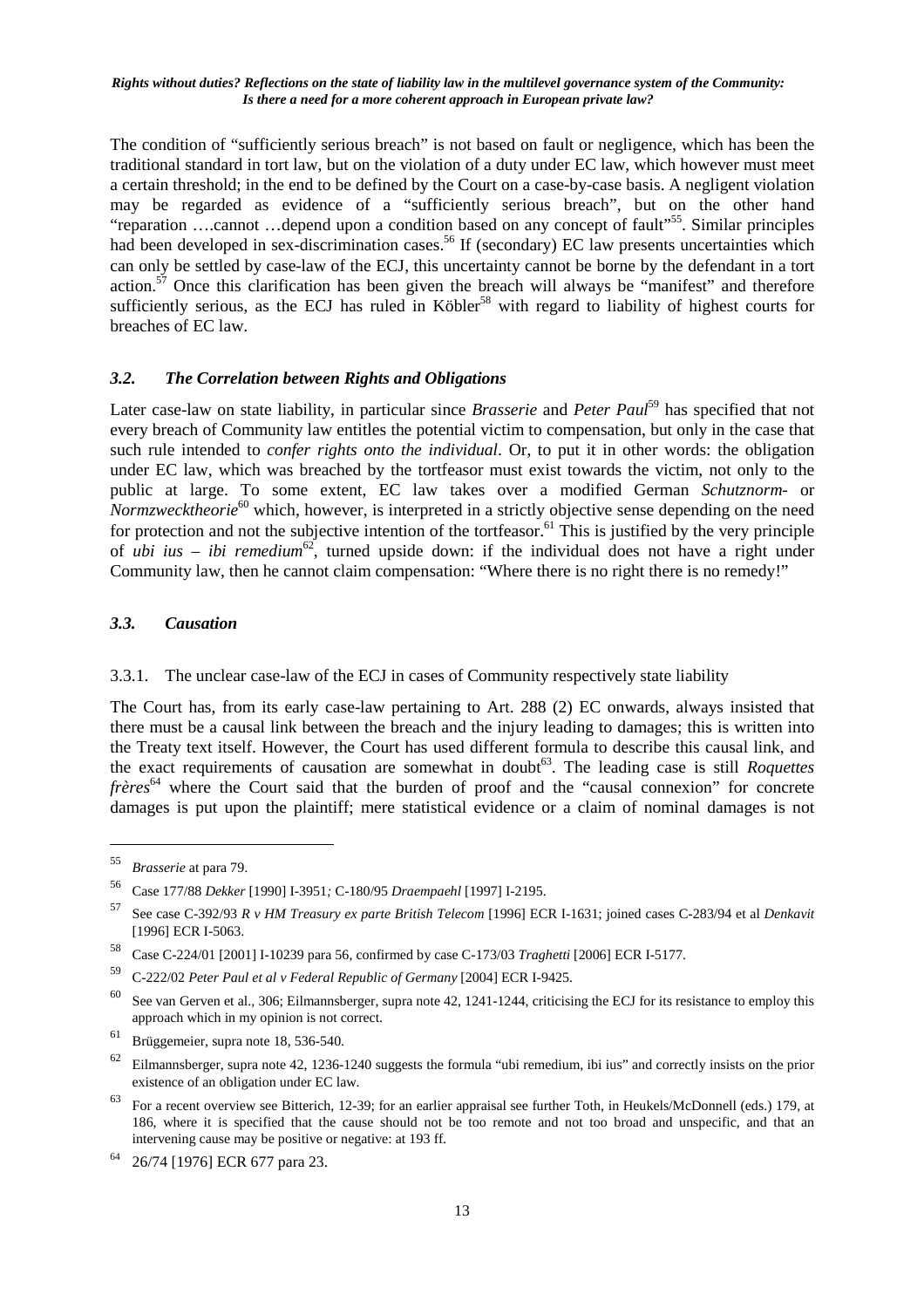#### *Norbert Reich*

sufficient evidence. The Court did however not pronounce itself on the questions of how strong the causal link must be; Member state law is quite different on that point. In the later *Dumortier Frères* case<sup>65</sup> the Court wrote:

"…However, it is sufficient to state that even if it were assumed that the abolition of the refunds exacerbated the difficulties encountered by those applicants, those difficulties would not be a sufficiently *direct* (italics NR) consequence of the misconduct of the Council…. Art. 215 of the EEC Treaty (now Art. 288, NR) … cannot be relied on to deduce an obligation to make good every harmful consequence, even a remote one, of unlawful legislation."

In her opinion in *Fresh Marine* Co<sup>66</sup>, AG Stix Hackl insisted that Community liability requires that there is a causal link between conduct and damage only if the damage is a "sufficiently direct consequence". This rather cautious approach to causation was used in cases where compensation was denied to so-called "secondary victims", namely family members because the tortfeasor's act was held to have "only" infringed the bodily integrity of the primary victim $67$ .

The later case-law concerned state liability under the *Francovich* doctrine where merely a causal link was mentioned without any qualification.<sup>68</sup> This was somewhat modified in *Brasserie*<sup>69</sup> where a *direct*  $\frac{d}{dx}$ causal link was required; it was left to Member state law to determine this causal link. In *Manfredi*, 70 the Court repeated the requirement of causation as an element of a claim in compensation under the competition rules, but without the qualification of a "direct" causal link: "It follows that any individual can claim compensation for the harm suffered where there is a causal relationship between that harm and an agreement or practice prohibited under Article 81 EC" (paras 60-61).

This position of Community law was explained in some more detail in state liability cases. In Brinkman,<sup>71</sup> the Court denied a direct causal link between the breach (consisting in an insufficient implementation of a directive) and the damage because of lack of clarity and precision of EC legislation. It must however be questioned whether this really constituted a question of causation or rather one of a "sufficiently serious breach". In *Rechberger*,<sup>72</sup> the Court was somewhat more explicit concerning the extent of liability under the package holiday directive which is limited to the reimbursement of money paid over and to repatriation in case of bankruptcy of the tour operator. In the case before the ECJ, the package offer was made at particularly favourable terms – which were later declared to be unfair – to attract subscribers to an Austrian newspaper. This caused the organiser logistical and financial difficulties which led it to apply, on 4 July 1995, for bankruptcy proceedings to be initiated against it. The Austrian state which had not correctly implemented Art. 7 of Dir. 90/317/EEC<sup>73</sup> claimed *inter alia* unforeseeable circumstances and lack of causation to avoid state liability under the *Brasserie* doctrine. The ECJ has however argued differently:

"In those circumstances, the Member State's liability for breach of Article 7 of the Directive (90/314) cannot be precluded by imprudent conduct on the part of the travel organiser or by the occurrence of exceptional and unforeseeable events. Such circumstances, in as much as they would not have presented an obstacle to the refund of money paid over or the repatriation of consumers if

l

<sup>65</sup> Joined cases 64/76 et al [1979] ECR 3091 para 21.

<sup>66</sup> Case C-472/00P [2003] ECR I-7541 para 56.

<sup>67</sup> Koziol/Schulze supra note 3, 605.

<sup>68</sup> Para 37.

<sup>69</sup> Supra note 52 at paras 51/65; critique van Gerven supra note 42, 512.

<sup>70</sup> Supra note 23.

<sup>71</sup> Case C-319/96 *Brinkmann Tabakfabriken v Skatteministerie* [1998] ECJ I-5255 at para 29; comments Bitterich, supra note, 63 at 34.

<sup>72</sup> Case C-140/97 [1999] ECR I-3499; Bitterich, 35.

<sup>73</sup> Council Directive 90/314/EEC of 13 June 1990 on package travel, package holidays and package tours [1990] OJ L 158/59.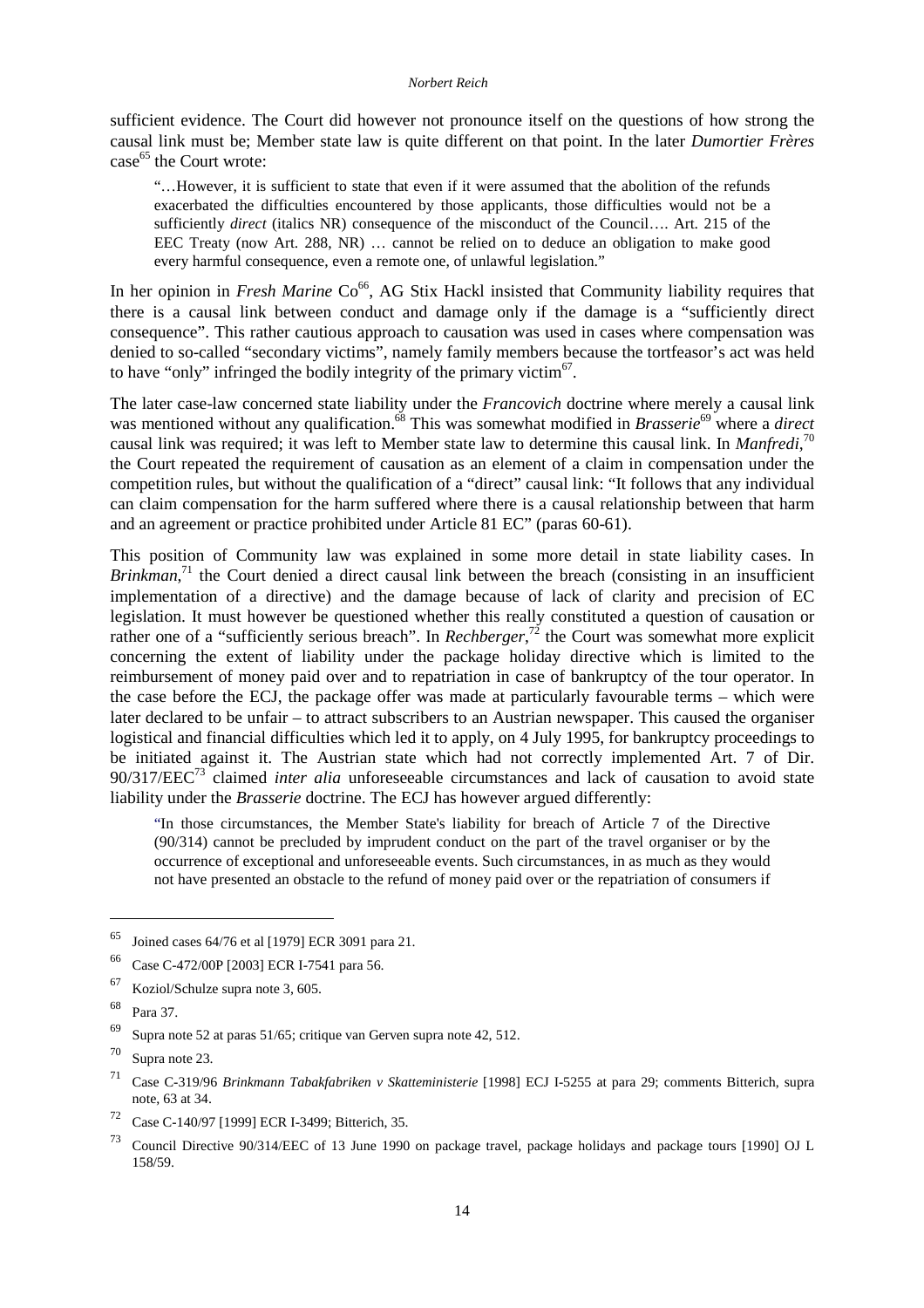the guarantee system had been implemented in accordance with Article 7 of the Directive, are not such as to preclude the existence of a direct causal link" (paras 75-76).

Magnus/Wurmnest<sup>74</sup> argue that the Court has established an autonomous Community concept of causation. This is necessary, in their view, to create uniform standards of civil liability in the EU. Nevertheless, German authors refer to the German law of causation which is characterised by the socalled *"Adäquanztheorie*" which also seems to be used in French law (*causalité adequate*) <sup>75</sup>; English courts prefer the concept of "remoteness".<sup>76</sup> I would agree with Magnus/Wurmnest that the concept of causation as a requirement of compensation for breaches of "horizontally" effective provisions of EC law must be interpreted uniformly, at least as a minimum standard. Victims should be treated alike as much as possible whenever their rights under EC law are at stake. The Court seems to be somewhat more cautious when it held in *Manfredi*:

"In the absence of Community rules governing the matter, it is for the domestic legal system of each Member State to prescribe the detailed rules governing the exercise of that right, including those on the application of the concept of 'causal relationship', provided that the principles of equivalence and effectiveness are observed" (para 64).

This does not exclude that Community law will restrict claims if there is not a sufficiently "direct" link between breach and injury. Therefore national courts have a rather flexible standard for determining liability. In the end, it will remain a question of fact and not so much the law.

## 3.3.2. Causation as a problem of "horizontal liability"

In a recently published paper Busani and Infantino<sup>77</sup> have argued that Member state courts (and courts from other jurisdictions) use a concept of "flexible causation" as an instrument to determine the extent of liability and to exclude incidents from compensation which in their view should not be compensated. A similar development can be foreseen also for the concept of causation used in liability cases both with regard to state liability under the *Francovich* doctrine and horizontal liability as suggested here by referring to *Bosman.* This is particularly true with respect to the "directness" of causation to which the ECJ referred in *Brasserie*. *Bosman* seemed to present no problem, because the transfer and nationality clauses of the European and Belgian football associations, imposed on the Liège club which Mr. Bosman wanted to leave, directly restricted his right to free movement and discriminated against him based on his nationality. In *Coleman,* the harassment by partners and employees of the defendant law office directly caused harm to her ability to work and continue gainful employment which forced her to quit the job. In *Kronhofer,* the absence of a "direct" chain of causation concerning the damage of the plaintiff led to a denial of the jurisdiction rule of Art. 5 (3) of the Brussels Convention/Regulation concerning the "place where the harmful event occurred". Since most jurisdictions regard causation as a matter of fact it will be nearly impossible to develop coherent standards under EC law.

What is sometimes hidden behind this discussion are value elements, which enter the judges' decision to establish or deny causation in cases before them. Legal theory therefore has tried to develop more coherent criteria depending on the protective scope of a norm like in German law, the degree of culpability of the tortfeasor, the contribution of the victim, and similar elements.<sup>78</sup> Since in our theory of "double hybridisation", EC law with regard to the basis and the conditions of a claim can only

<sup>74</sup> Casebook at 225; similar Bitterich, at 18 discussing the term "sufficiently direct causal link" which goes beyond the mere "condition sine qua non"-formula and contains an element of evaluation and policy decision.

<sup>75</sup> Schweitzer/Hummer, cited by Magnus/Wurmnest, 226; Bitterich, 19; Dalloz, Art. 1382, para 88.

<sup>76</sup> Markesinis/Deakin, at 191-201; Smith/Woods, 925.

<sup>77</sup> Liber amicorum Brüggemeier, 145 (148).

<sup>78</sup> Brüggemeier, supra note 18, 535-544.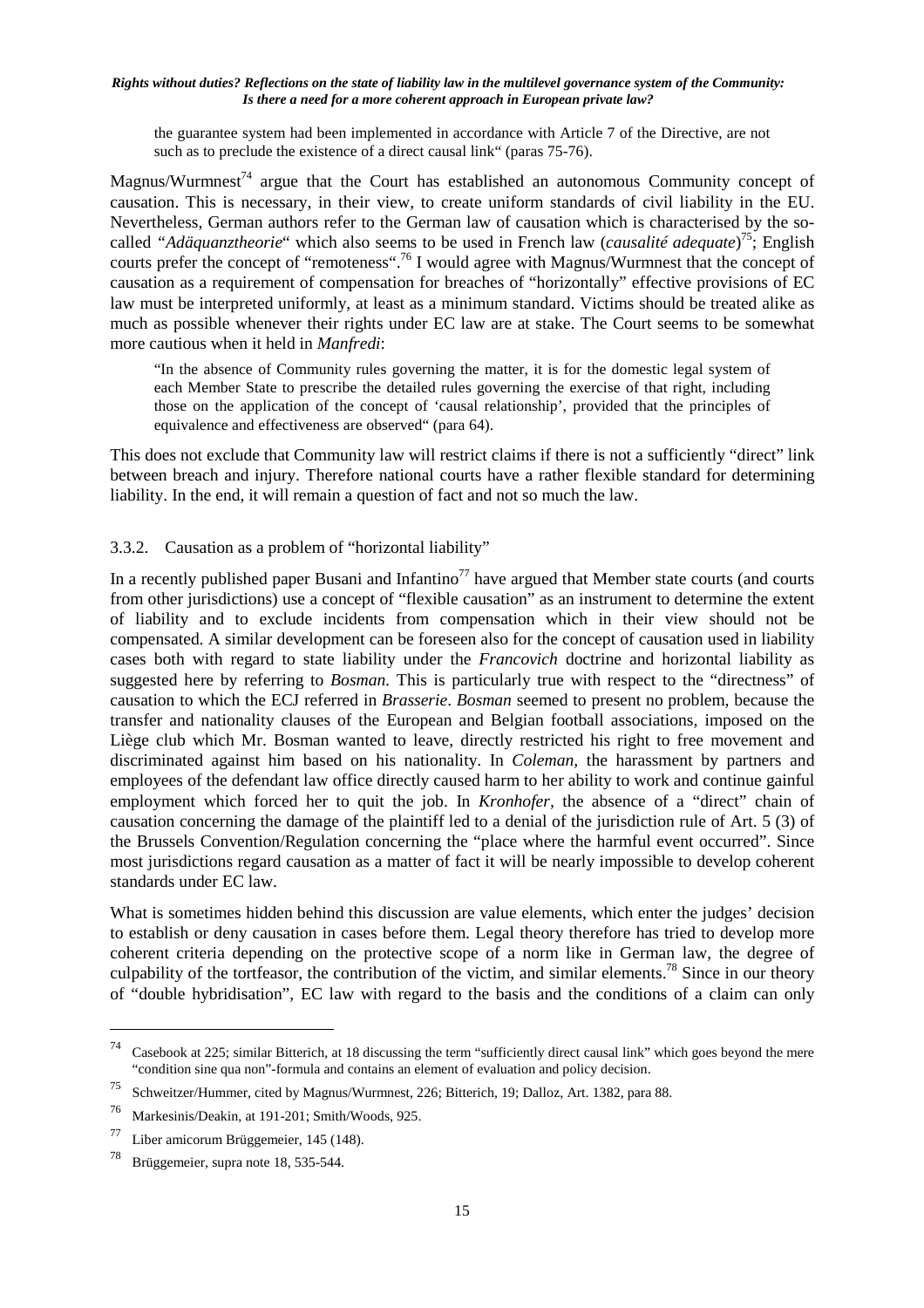#### *Norbert Reich*

determine certain minimum standards without allowing a "complete harmonisation", this state of the law will have to be accepted, even if it will lead to different results in claims originating from nearly identical injuries.

## *3.4. Amount of Compensation*

3.4.1. The principle of full compensation for "pure economic loss"

In Brasserie,<sup>79</sup> the Court insisted on the principle of full compensation including "pure" economic loss. It has also made clear that interest must be paid<sup>80</sup>. Member states may however require that the injured party be reasonably diligent in limiting the extent of the loss or damage, otherwise it may risk a loss or reduction of his claim.<sup>81</sup>

In Manfredi, $82$  these principles were taken over for claims under the competition rules:

"it follows from the principle of effectiveness and the right of any individual to seek compensation for loss caused by a contract or by conduct liable to restrict or distort competition that injured persons must be able to seek compensation not only for actual loss (*damnum emergens*) but also for loss of profit (*lucrum cessans*) plus interest. Total exclusion of loss of profit as a head of damage for which compensation may be awarded cannot be accepted in the case of a breach of Community law since, especially in the context of economic or commercial litigation, such a total exclusion of loss of profit would be such as to make reparation of damage practically impossible…. As to the payment of interest, the Court pointed out ….that an award made in accordance with the applicable national rules constitutes an essential component of compensation" (paras 95-97).

On the other hand, EC law does not require punitive damages like in US antitrust law; this is a matter for the legislator. This case-law, which can also be used in our context again confirms the theory of "hybridisation": national law is the starting point for calculating compensation. Claims under EC law should be treated similarly to claims under national law. But if under this threshold national law does not allow adequate compensation, it eventually must be "upgraded" by EU law, in particular to cover full economic loss including interest. It is however not clear how far "loss of chance" is accepted as a head of damage by all Member States.<sup>83</sup> In cases like Bosman, the point of reference would be the difference between the actual pay received and the "market value" of a football player in a similar position. This must of course be determined by the national court.

3.4.2. Non-material damages – (no) general requirement under EC law?

There is, as yet, no ECJ case-law on whether compensation for non-material damage could be regarded as part of EC law, nor is there a general principle emerging in this direction. Some cases concerning Community liability under Art. 288 (2) EC seem to go in this direction. $84$ 

<sup>79</sup> Supra note at 52 para 87.

<sup>80</sup> See also case C-271/91 *Marshall II* [1993] ECR I-4367 at para 32.

<sup>81</sup> At para 84; Tridimas supra note 43 at p 458; Bitterich supra note 63 at pp. 30-31.

<sup>82</sup> Supra note 23.

<sup>83</sup> See v. Gerven et al, 111 ff., 200 ff., 224 ff.

<sup>84</sup> C-343/87 *Culin* (1980) ECR I-225; R-59/92 *Caronna* (1993) ECR II-1129; concerning accident cases see 169/83 and 136/84 *Leussink* (1986) ECR 2801.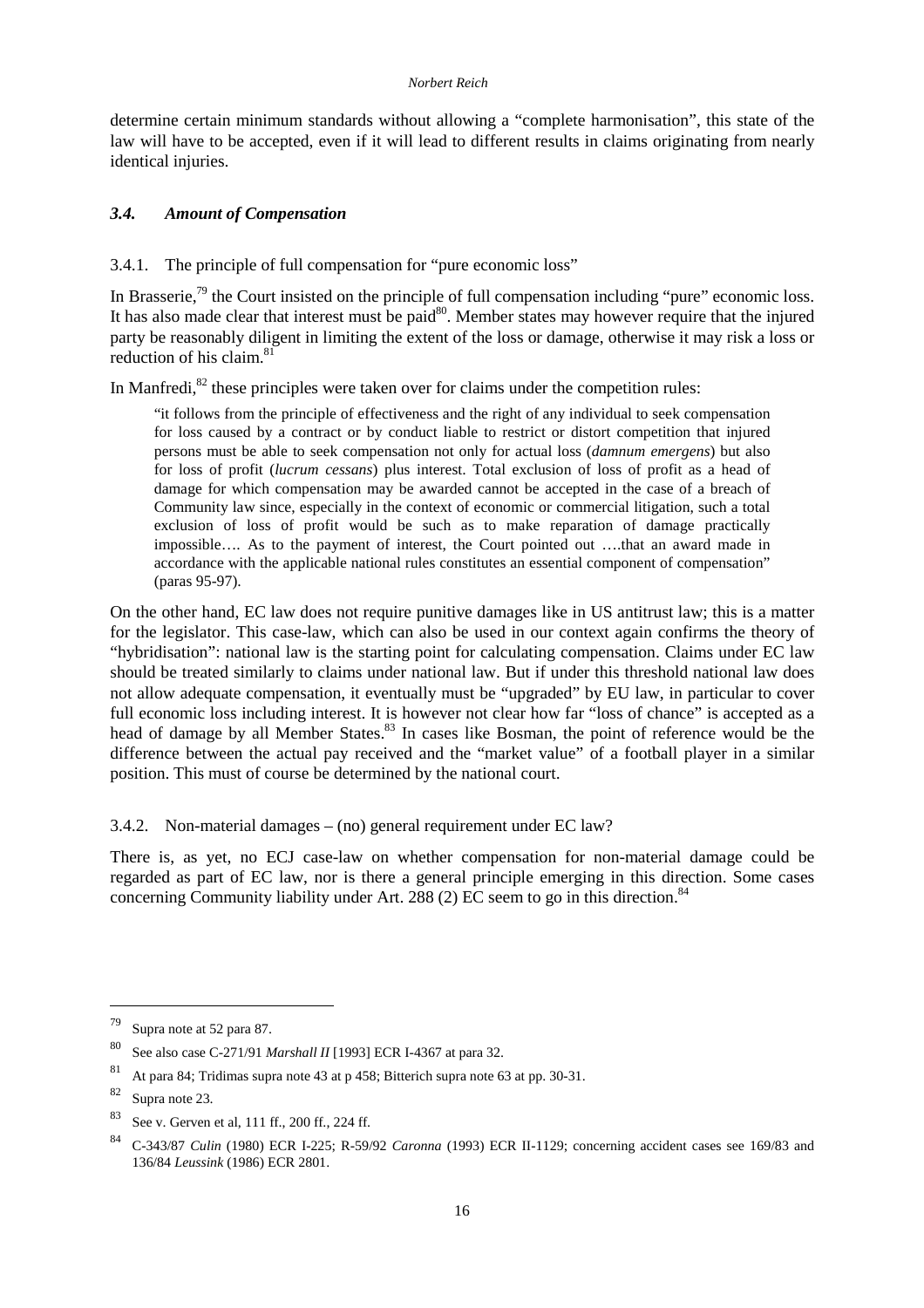However, the standards for the amount of compensation differ widely between Member states, and within EC law itself. While the new IP directive  $2004/48$ /EC<sup>85</sup> expressly includes moral prejudice in "appropriate cases" as a head of damage, this is completely left to the discretion of Member states in the case of product liability under Art. 9 (2) of the Product liability directive  $85/374/EEC^{86}$ , even though it seems to be covered by most of them now. Non-discrimination law seems to develop a specific remedy of its own which cannot be discussed in detail here.<sup>87</sup>

## **4. Procedural Autonomy vs. Effective Remedies**

## *4.1. "Procedural Autonomy" of Member States and Its Limitations*

Under the existing system of distribution of competences, it is up to Member states to determine the competent courts for treating injury claims, and to design the appropriate procedures, as restated in Manfredi.<sup>88</sup> This competence is usually defined as "procedural autonomy of Member states"<sup>89</sup>, based on such cases as *Van Schijndel*. <sup>90</sup> But this autonomy is not absolute, as the Court has said in a different context in *Peterbroek*. <sup>91</sup> It is limited by the afore-mentioned general principles of *effectiveness* and *equivalence*: national procedural law must not render the remedy virtually impossible or excessively difficult; it must provide for the same protection of Community rights as for similar rights under national law. This, in my opinion, has developed into a procedural principle of EC law, restated in Art. 47 of the Charter of Fundamental Rights of the European Union (EUCh), to be integrated into EU law by the Lisbon Reform Treaty:

"Everyone whose rights and freedoms guaranteed by the law of the Union are violated has the right to an effective remedy before a tribunal … Legal aid shall be made available to those who lack sufficient resources insofar as such aid is necessary to ensure effective access to justice."

An approximation of this is repeated in Art. 19 (1) of the consolidated version of the Lisbon EU Treaty. In its Unibet judgment<sup>92</sup>, the Court insisted that

"the principle of effective judicial protection is a general principle of Community law stemming from the constitutional traditions common to the Member States, which has been enshrined in Art.6 and 13 of the European Convention for the Protection of Human Rights and Fundamental Freedoms and which has been reaffirmed by Art. 47 of the Charter" (para 37).

<sup>&</sup>lt;sup>85</sup> Directive 2004/48/EC of the EP and the Council of 29 April on the enforcement of intellectual property rights OJ L 157, 30.4.2004, 45; corrigendum L 195, 2.6.2004, 16.

<sup>86</sup> Council Directive 85/374/EEC of 25 July 1985 on the approximation of the laws, regulations and administrative provisions of the Member States concerning liability for defective products L 210, 7.8.1985, 9.

<sup>87</sup> Reich, in Liber amicorum G. Alpa, 860.

<sup>88</sup> Supra note 23.

<sup>89</sup> Kakouris, 1389; v. Gerven, supra note 42, 502 referring to "procedural competence" of Member states; Reich, at 241- 243; Lindholm, supra note 41, 100-102, listing 4 exceptions, including the principles of "equivalence" and "effectiveness"; Reich, in Liber amicorum Mikelenas, forthcoming.

 $90$  C-430 + 431/93 [1995] ECR I-4705.

<sup>91</sup> C-312/93 [1995] ECR I-4599.

<sup>92</sup> ECJ, 13.3.2007, case C-432/05, *Unibet vs Justiekansler* [2007] ECR I-2271 para 37.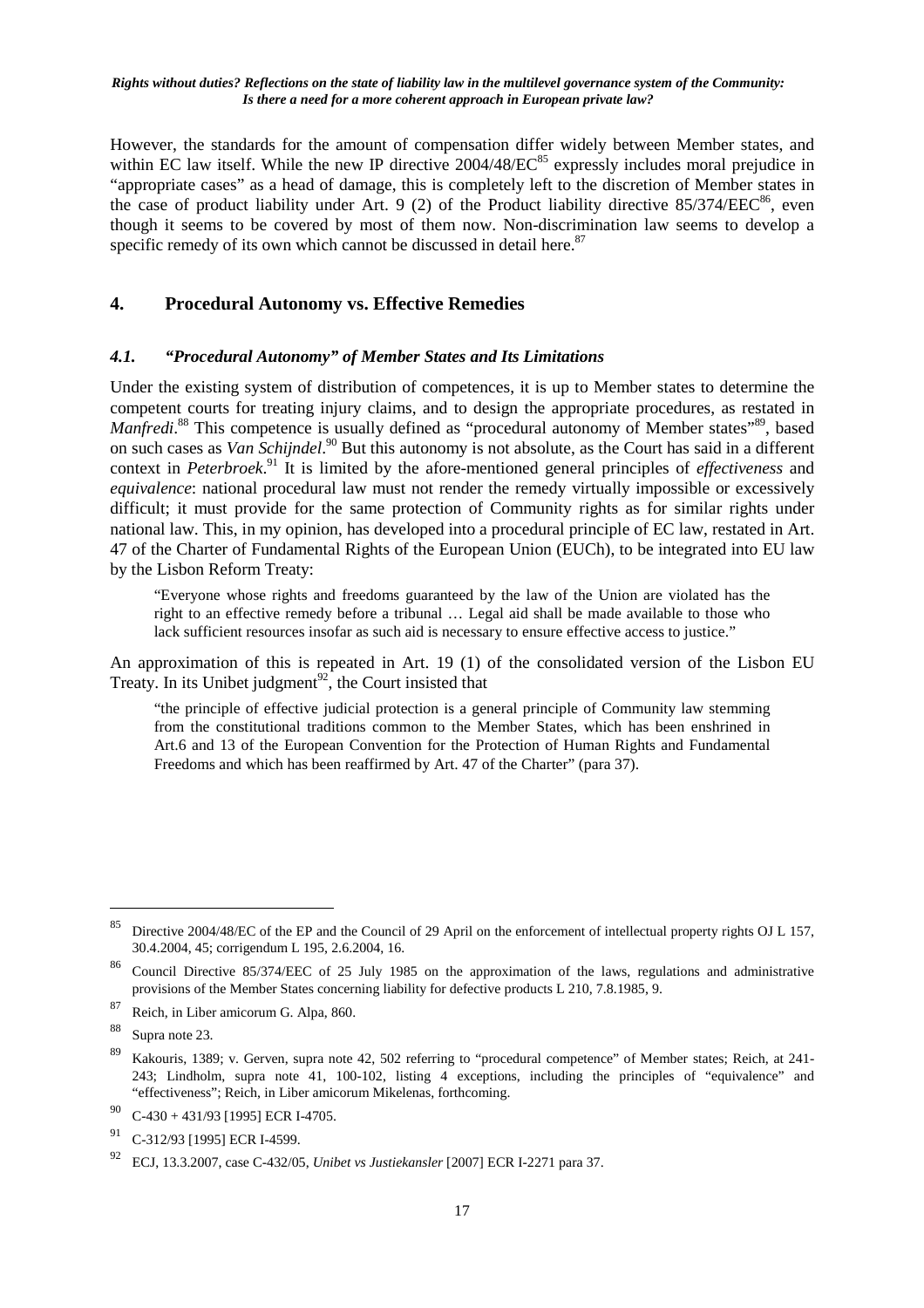But this is not a one sided fundamental right because, as the Court rightly held in Promusicae<sup>93</sup>,

"…(there is a) need to reconcile the requirements of the protection of different fundamental rights, namely the right to respect for private life on the one hand and the rights to protection of property and to an effective remedy on the other" (para 65).

As a consequence of this constitutional context, van Gerven therefore proposes moving beyond the "minimum effectiveness test"; instead, he suggests an "adequacy test" whereby national law must not prevent "the remedy from being sufficiently adequate".<sup>94</sup> Given the need for uniform protection "as far as possible", the adequacy test should be preferred to the minimum protection test<sup>95</sup>. This is to some extent confirmed in Unibet by insisting that national law must allow for "interim relief necessary to ensure those rights are respected" (para 72). The conditions must be laid down by national law. Such relief will be able to render rules on liability more efficient, as has been explained by AG Poiares Maduro and the ECJ in Feryn, a case concerning discrimination based on ethnical grounds<sup>96</sup>. The ECJ allowed Member states a broad discretion concerning remedies:

"They may also take the form of a prohibitory injunction, in accordance with the rules of national law, ordering the employer to cease the discriminatory practice, and, where appropriate, a fine. They may, moreover, take the form of the award of damages to the body bringing the proceedings" (para 39)

As a general rule, it is the task of the national court to provide for "adequate" and, this should be added, "balanced protection", e.g., by avoiding overtly strict rules on evidence. <sup>97</sup> It is of course difficult to measure the exact threshold of this requirement since the laws on evidence of the Member states differ considerably. On the other hand, the principle of "equivalence" should always be respected: if Member state law has developed certain procedural rules making it easier for the plaintiff to prove the injury (e.g., the res ipsa liquitur principle, prima facie-rules<sup>98</sup>, use of experts etc.), then they must also be applied in proceedings concerning violations of EC law. Directives may lay down certain remedial and procedural requirements, like the Directive 2004/48/EC on the enforcement of intellectual property rights.

## *4.2. Conflict Provisions*

Since cases on horizontal liability are concerned with actions arising out of tort, delict or quasi-delict, Art. 5 (3) of the Brussels Regulation 44/2001 will determine the competent court, thereby allowing forum shopping between the court of the business place of the tortfeasor, or the court where the injury occurred, e.g., in our case the domicile of Mr. Bosman when the injury occurred.<sup>99</sup> Where the consequences of the illegal action are only remote as in Kronhofer, Art. 5 (3) will not be applicable.

With regard to applicable law, the Rome II Regulation No.  $864/2007^{100}$  refers to the "lex loci damni" as a general rule. In Kronhofer, this would be the place where the "damage occurs", that is Austria, not Germany. As a consequence, jurisdiction and applicable law may fall apart – a somewhat strange consequence, especially in the case of multiple violations. It is therefore suggested that the law of the

<sup>93</sup> Case C-275/06 *Promusicae v Telefonica* [2008] ECR I-271; comment Groussot, 1744 at 1760.

<sup>94</sup> Supra note 42, 533.

<sup>95</sup> Micklitz/Reich/Rott, supra note 42, 7.8.

<sup>96</sup> Case C-54/07 *CGKR v Firma Feryn NV*, (2008) ECR I-(10.7.2008).

<sup>97</sup> Micklitz, 268-327 concerning discrimination cases; Bulst supra note 28, 269-271 concerning horizontal liability in competition cases.

<sup>98</sup> Brüggemeier supra note 18, 617-618.

<sup>99</sup> Micklitz/Reich/Rott, supra note 42, 7.22.

 $100$  Supra note 47.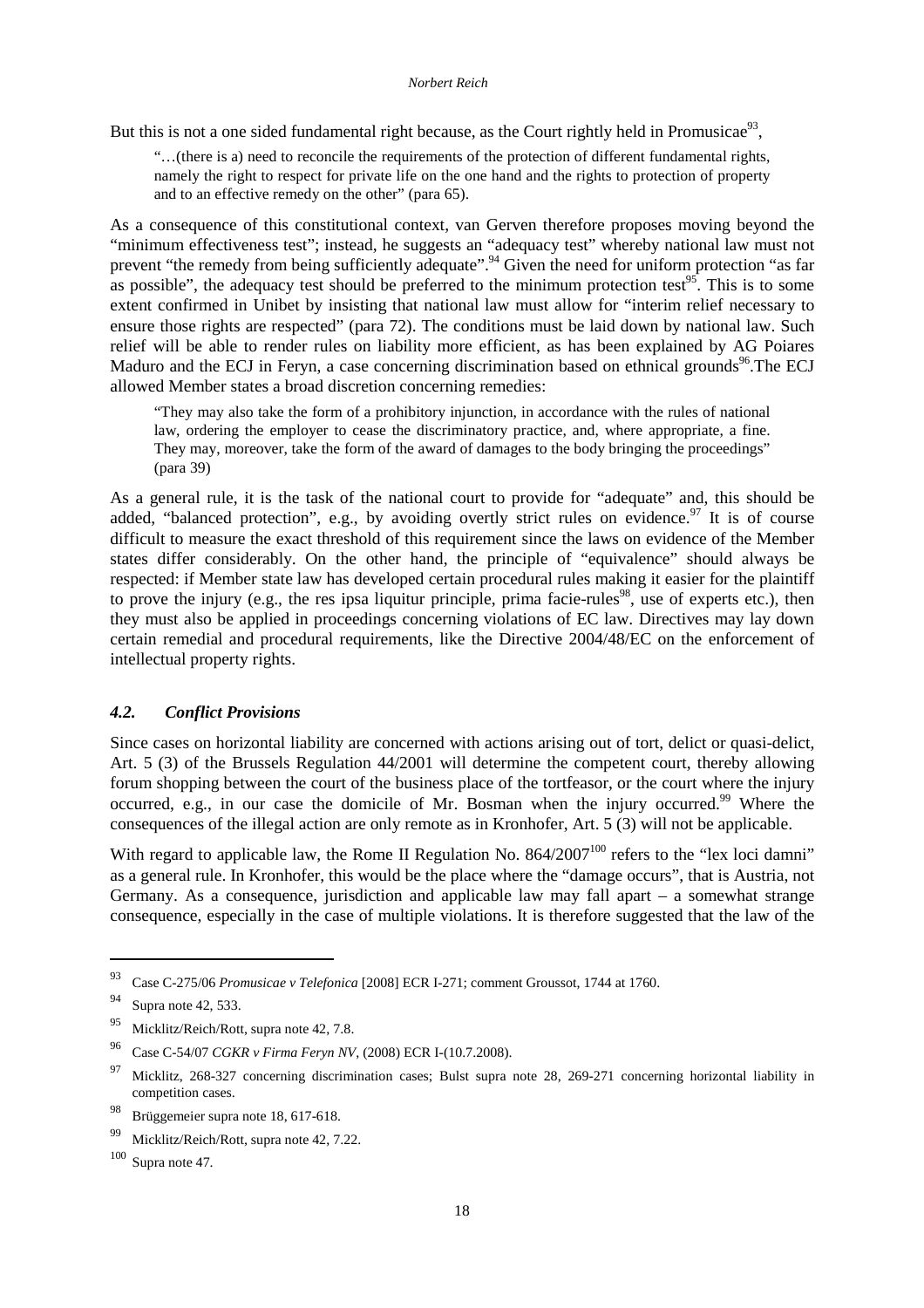forum be applied, namely the business seat of the defendant company – which would be Germany. Art. 4 (3) of Rome II contains a "closer connection rule", especially where there has been a preexisting contractual relationship between the parties to which probably German law would be applicable under Rome I-principles<sup>101</sup>. Since, as we try to demonstrate, the general concepts of liability are in a process of approximation by judge-made law, this rule should not cause too many distortions of competition in the internal market.

## *4.3. The Problem of Time-Limits and Prescription Periods*

EC law, with the exception of claims for Community liability, does not regulate prescription periods. This is therefore a matter of applicable Member state law, but it must respect the principles of effectiveness and equivalence. In *Palmisani*,<sup>102</sup> the Court insisted that the fixing of limitation periods is a matter for Member states, but they must not be so short as to preclude effective protection. In Cofidis,<sup>103</sup> the ECJ declared a two year time limit for bringing claims under the unfair contract terms directive as being incompatible with EC law. This principle was crucial in *Manfredi* against Italian rules on prescription:

"A national rule under which the limitation period begins to run from the day on which the agreement or concerted practice was adopted could make it practically impossible to exercise the right to seek compensation for the harm caused by that prohibited agreement or practice, particularly if that national rule also imposes a short limitation period which is not capable of being suspended. In such a situation, where there are continuous or repeated infringements, it is possible that the limitation period expires even before the infringement is brought to an end, in which case it would be impossible for any individual who has suffered harm after the expiry of the limitation period to bring an action" (paras 78-79).

Questions of limitation periods and time limits have played a great role in EC law, in particular in claims for restitution of illegally charged taxes, levies and fees.<sup>104</sup> The case law is less than clear and difficult to transfer to claims of compensation which usually are covered by separate Member state regimes of tort law. The case law does not impose a certain minimum time limit or prescription period on claims, but takes a close look at the specific circumstances of the case, as Micklitz correctly points out.<sup>105</sup> Both aspects of effective protection of the individual on the one hand and of legal certainty on the other play a role in balancing the national rules on prescription periods<sup>106</sup>.

Regulation (EC) No. 593/2008 of the EP and the Council of 17 June 2008 on the law applicable to contractual obligations *("Rome I*"), OJ L 176, 4.7.2008, 6.

<sup>102</sup> C-261/95 *Palmisani v Istituto nazionale della previdenza sociale* [1997] ECR I-2791.

<sup>103</sup> Case C-473/00 *Cofidis v Jean Louis Fredout*, [2002] ECR I-10875 para 35.

<sup>104</sup> For an excellent overview, see Micklitz, 2005, 536. See also Eilmannsberger supra note 42 at 1220 criticising the "basically friendly treatment of time-limits by the Court".

 $105$  At 541.

<sup>106</sup> See the recent case C-445/06 *Danske Slagterier v Bundesrepublik Deutschland* [2009] ECR I-(24.3.2009) para 32: a three year period is regarded as reasonable; also opinion of AG Terstenjak of 2.4.2009 in case C-69/08 *RaffaeloVisciano v INPS* concerning claims for employment compensation due to the bankruptcy of the employer.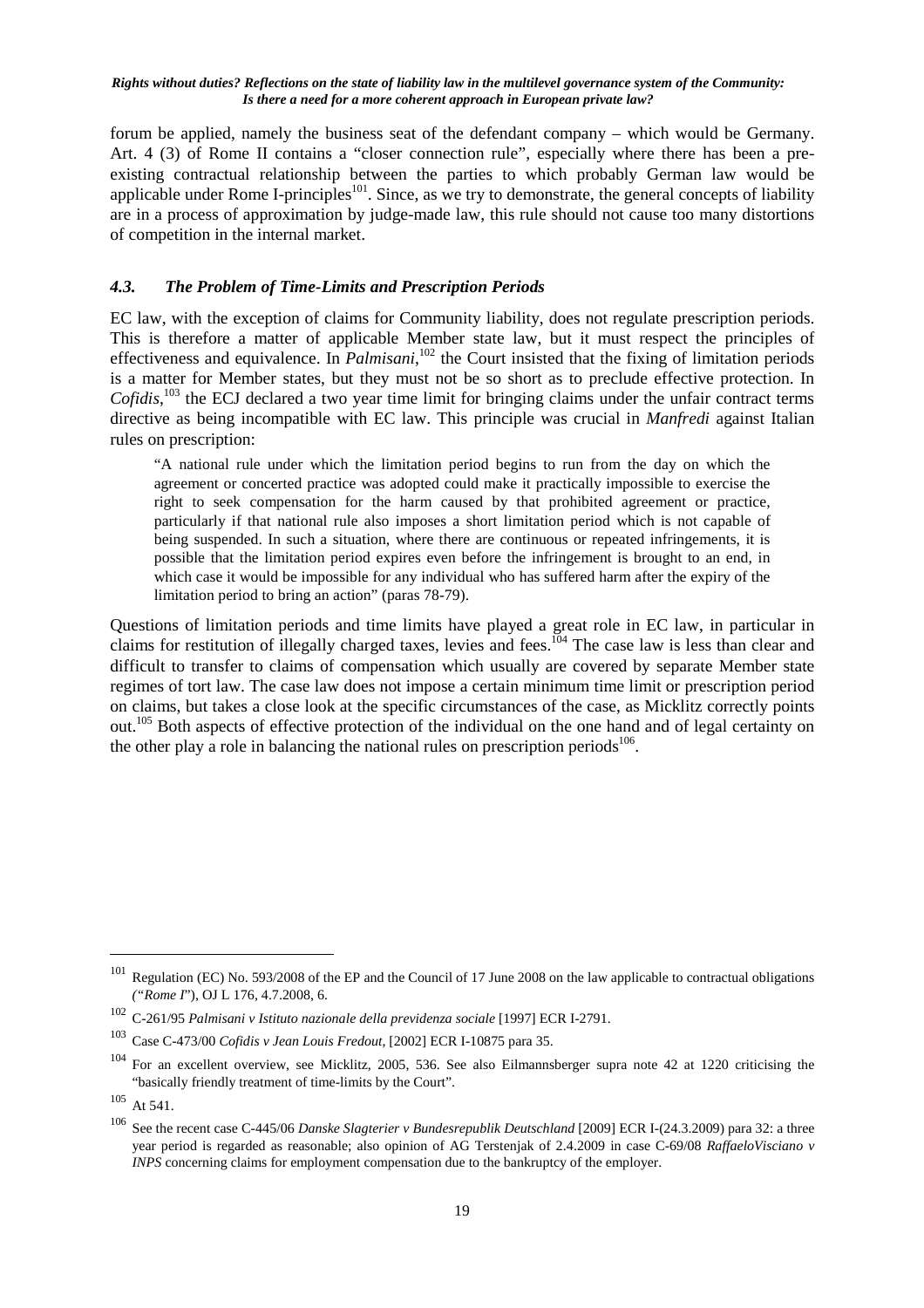## **5. Conclusion: The Need for a Symmetry between Rights and Obligations**

## *5.1. The Proposals of the DCFR and Its Relationship to Existing EC Law: Something to Learn?*

Book VI of the Draft Common frame of Reference<sup>107</sup> contains model rules of a European tort law. It does not refer to the existing system of an EC tort law as developed by Court practice<sup>108</sup>. However some proposals are worth to be considered in the context of a more coherent EC liability system, eg Art. VI.-2:101 (1) on the "legally relevant damage" which includes "the loss or injury result(ing) from a violation of an interest worthy of legal protection", here under EC/EU law. Art. VI.-2:208 concerns "loss upon unlawful impairment of business", including "loss caused to a consumer as a result of unfair competition is also legally relevant damage if Community or national law so provides". Art. VI.-3:204, 5:401 (3) take over the EC *acquis* on product liability.

With regard to causation where EC law is deficient, the DCFR has special rules on multiple tortfeasors in Art. VI.-4:102 and alternative causes in Art. VI.-4:103 which are worth consideration. If several persons are liable for the same legally relevant damage, they are liable solidarily, Art. VI.-6:105.

## *5.2. From a "Torso" to a Coherent Concept of Liability for Violations of EC Law?*

The paper has tried to show that not only with regard to "vertical liability" for breaches of EC law either by Community institutions under Art. 288 (2) EC or by Member states under the *Francovich*doctrine, but also for "horizontal liability" among private parties some general Community standards can be established already now. The basic requirement is a "sufficiently serious", not necessarily negligent violation of a EU law provision intending to protect private parties, in particular under the free movement, non-discrimination, and investor protection rules. Remedies for compensation (injunctions were discussed only in passing) must be found under national law, but this must obey to the principles of effectiveness and equivalence which may be summarised as the principle of "*adequate protection*". The existing national remedies must eventually be reshaped and "upgraded" if they do not meet EU standards. This will lead to a *"hybridisation of remedies"* which could be shown in the basic requirements of "sufficiently serious breach", causation, amount of compensation, and adequate procedures. Obviously a great number of important theoretical and practical questions must still be settled. Even if EU law must respect the diversity of Member state laws, it should still develop adequate, effective and equivalent common standards on compensation of EU citizens if their rights protected under Community law have been illegally violated by private parties. This is the only possibility to avoid a "withering away" of obligations under an extended subjective rights theory.

<sup>107</sup> Study Group on a European Civil Code, Draft Common Frame of Reference (DCFR) – Interim Outline Edition, 2008 (DCRF). For an evaluation see the contributions to Schulze (ed.), 2008. The outline edition of 2009 has not changed the above mentioned principles and model rules.

<sup>108</sup> Pinkel, at p. 31; critique Eidenmüller et al, 539-541: "Öffnung der Schleusentore im Haftungsrecht – opening of floodgates in liability law".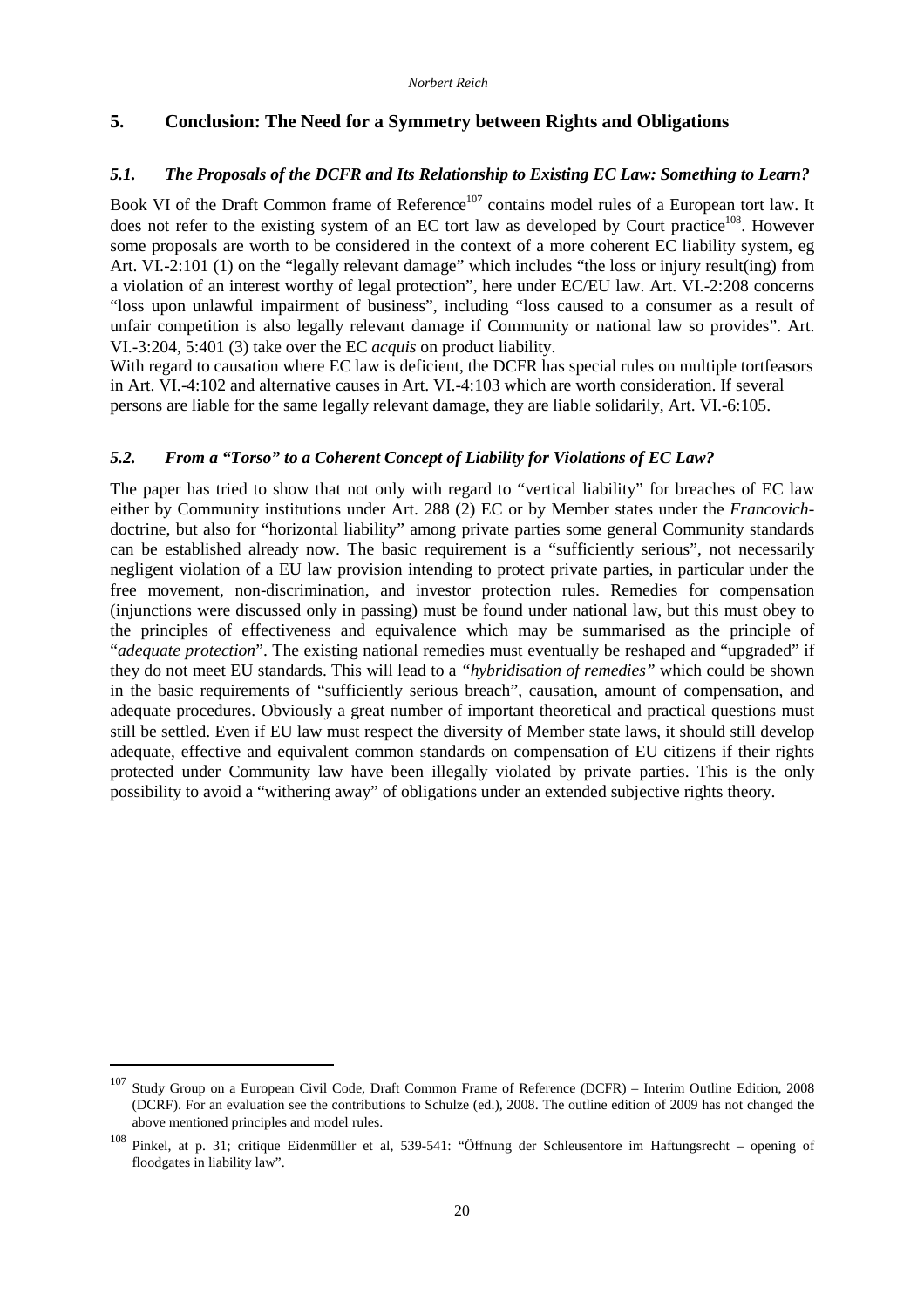The discussion here could be summarised by modifying the graph as follows:



 $-X=$  no duties  $-Y=$  no rights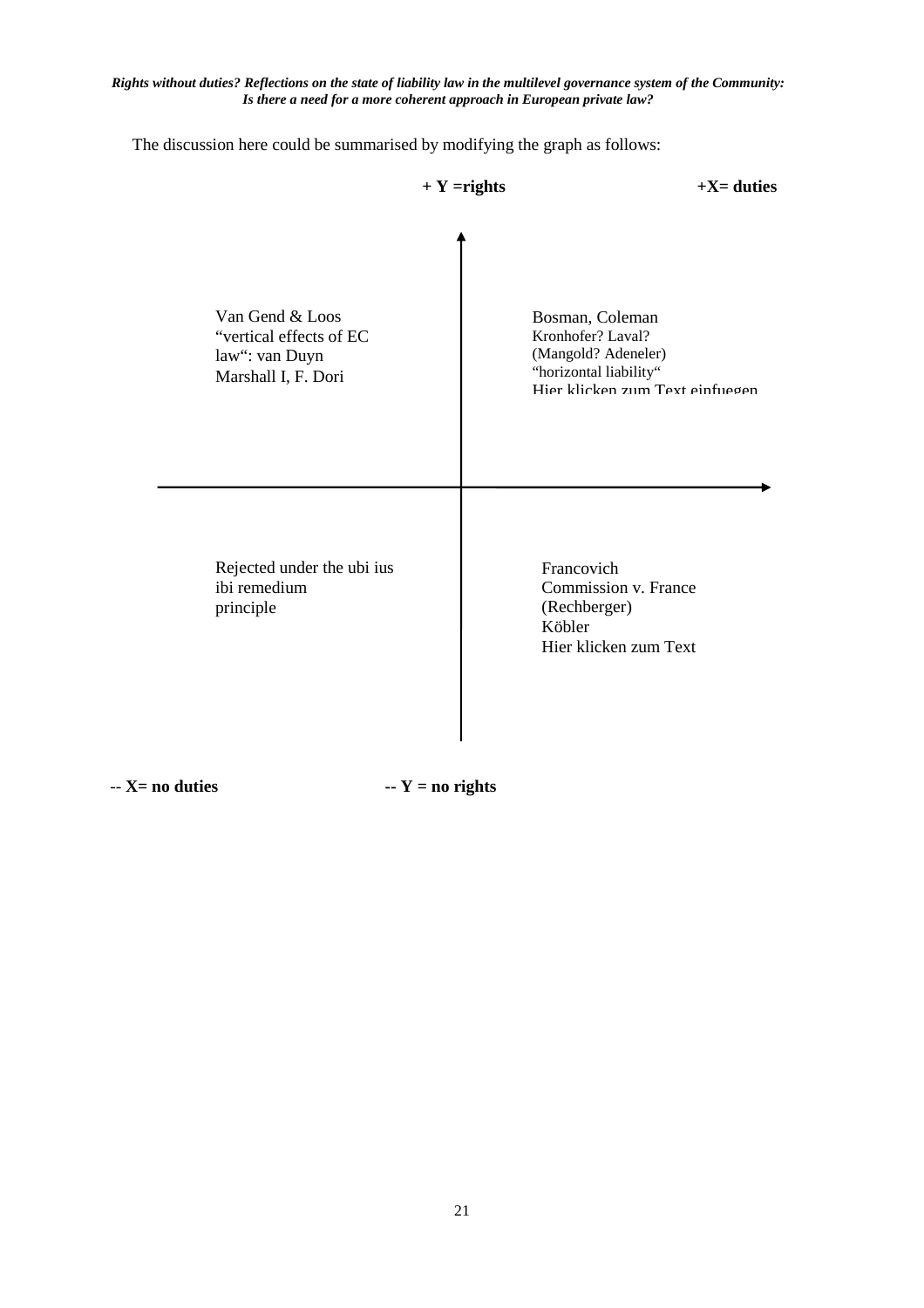## **Bibliography**

L. Antoniolli, Community liability, in: H. Koziol/R. Schulze (eds.), Tort Law of the European Community, 2008, 213.

J. Basedow, Freedom of Contract in the EU, European Review of Private Law 2008, 901

K. Bitterich, Elements of an autonomous concept of causation in European Community law concerning liability, Zeitschrift für vergleichende Rechtswissenschaft (ZVglRWiss) 106 (2007) 12-39

G. Brüggemeier, Haftungsrecht (civil liability law), 2006

F. W. Bulst, Schadenersatzansprüche der Marktgegenseite im Kartellrecht, 2006

O. Cherednychenko, EU Fundamental Rights, EC Fundamental Freedoms and Private Law, European Review of Private Law 2006, 23

P. Craig/G. de Burca, EU Law, 4th ed., 2007

Dalloz, Code civil, édition 2004

C. v. Dam, European Tort Law, 2006

D. Damjanovic/B. de Witte, Welfare Integration through EU Law, EUI Working Papers Law 2008/34

Th. v. Danwitz, Rechtswirkungen von Richtlinien in der neuen Rechtsprechung des EuGH, Juristenzeitung (JZ) 2007, 697

A. Dashwood, From van Duyn to Mangold via Marshall: Reducing Direct Effect to Absurdity? Cambridge Yearbook of European Legal Studies, Vol. 9, 2006-2007, 81

I. Durant, Causation, in: H. Koziol/R. Schulze (eds.), Tort Law of the European Community, 2008, 47

H. Eidenmüller et al., Der Gemeinsame Referenzrahmen für das Europäische Privatrecht, Juristenzeitung (JZ) 208, 529.

Th. Eilmannsberger, The relationship between rights and remedies in EC law: in search of the missing link, CMLRev 2004, 1199

W. v. Gerven, Tort Law – Scope of Protection, 1998

W. v. Gerven et al. (eds.), Cases, Materials and Texts on National, Supranational and International Tort Law, 2nd ed. 2000

W. v. Gerven, Of rights, remedies and procedures, CMLRev 2000, 501

W. v. Gerven, Judicial Convergence of Laws and Minds in Tort Law, in: Liber amicorum G. Brüggemeier, 2009, 29

X. Groussot, Case C–275/06, Productores de Música de España (Promusicae) v. Telefónica de España SAU, Judgment of the Court (Grand Chamber) of 28 January 2008, CMLRev 2008, 1745

G. Howells, Is European Product liability Harmonised? in: H. Koziol/R. Schulze (eds.), Tort Law of the European Community, 2008, 121

C. N. Kakouris, Do the Member States possess judicial procedural autonomy? CMLRev 1997, 1389

J. Karsten, EC Passenger Law Running on Track, in: Yearbook of Consumer Law 2009, 2008, 333

H. Kelsen, Pure theory of law, engl. edition, 1970

T. Körber, EG-Grundfreiheiten und Privatrecht, 2004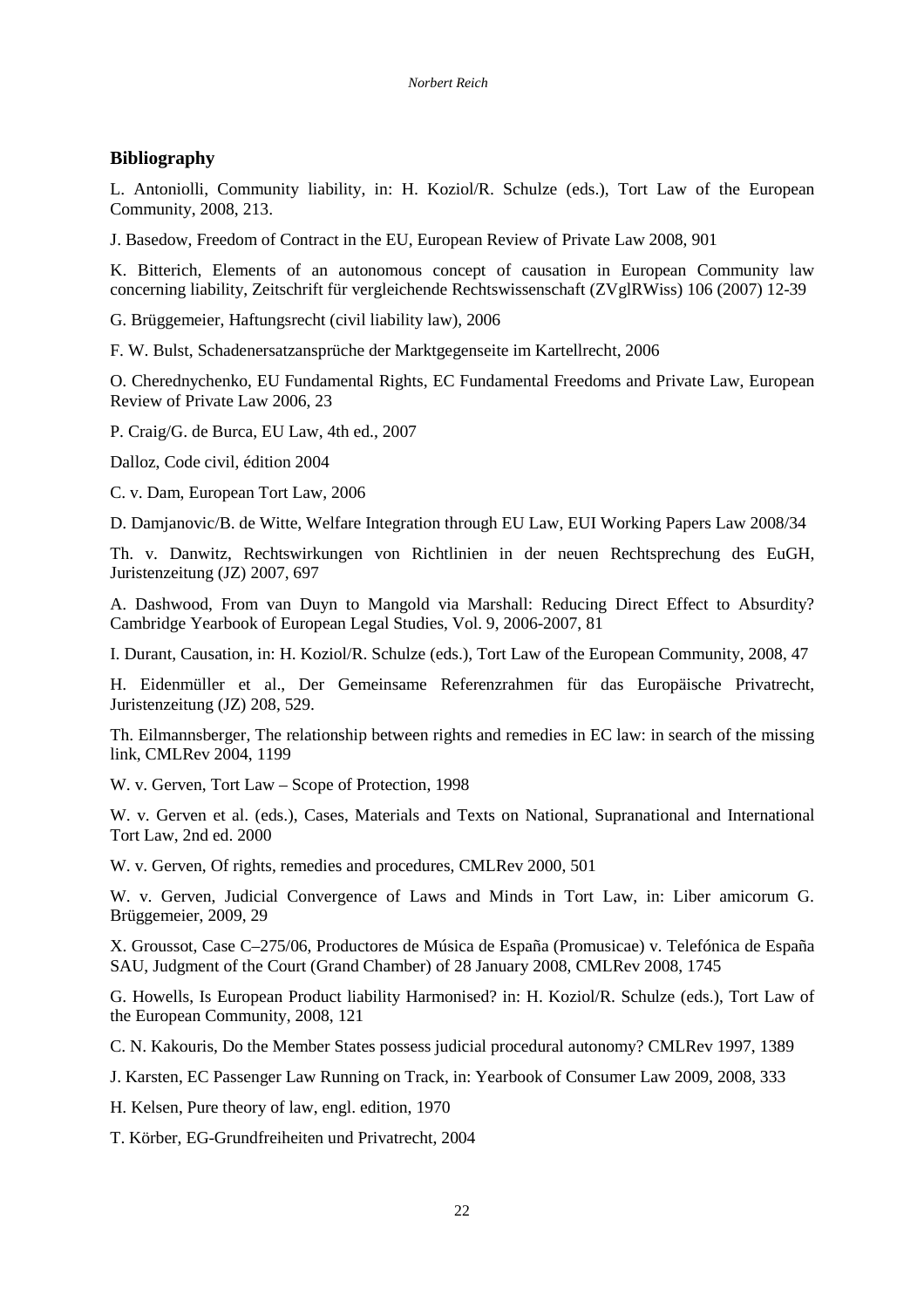H. Koziol/R. Schulze (eds.), Tort Law of the European Community, 2008

Koziol/Schulze, Conclusio, in: H. Koziol/R. Schulze (eds.), Tort Law of the European Community, 2008, 589

J. Lindholm, Union rights and state procedure, 2007

U. Magnus, Limitations of Liability under EC Tort Law, in: H. Koziol/R. Schulze (eds.), Tort Law of the European Community, 2008, 273

U. Magnus/W. Wurmnest, Casebook Europäisches Haftungs- und Schadensrecht, 2002

B. S. Markesinis/S. F. Deakin, Tort Law 4th ed. 1999

H.-W. Micklitz, The Politics of Judicial Co-operation, 2005

H.-W. Micklitz, Vereinbarkeit der Verjährungsregelung des § 37a WpHG mit dem Gemeinschaftsrecht, Wertpapiermitteilungen (WM) 2005, 536

H.-W. Micklitz, Universal services: nucleus for a social European private law? in: Collected Courses of the Academy of European Law 2008, forthcoming

H.-W. Micklitz/N. Reich/P. Rott, Understanding EU Consumer Law, 2009

K.Oliphandt, The Nature and Assessment of Damages, in: H. Koziol/R. Schulze (eds.), Tort Law of the European Community, 2008, 241

E. Pashukanis, Law and Marxism, engl. ed., 1978 (Russian 3ed. 1929 as "Obscaja teorija prava i markzism")

T. Pinkel, Das Buch VI des Entwurfs eines Gemeinsamen Referenzrahmens (DCFR): Nichtvertragliche Schuldverhältnisse aus Schädigung Dritter, 2008

S. Prechal, Directives in EC Law, 2nd ed., 2005

R. Rebhahn, Non-contractual liability in Damages of Member States for Breaches of Community Law, in: H. Koziol/R. Schulze (eds.), Tort Law of the European Community, 2008, 179

N. Reich, Sozialismus und Zivilrecht, 1972

N. Reich' "System der subjectiven öffentlichen Rechte" in the Union: A European Constitution for Citizens of Bits and Pieces, in: Academy of European Law (ed.), Collected Courses of the Academy of European Law VI/1 (1995), 157-236

N. Reich, Understanding EU Law, 2nd ed., 2005

N. Reich, Transformation of Contract Law and Civil Justice in the New EU Member Countries, in: F. Cafaggi (ed.), The Institutional Framework of European Private Law, Collected Courses of the Academy of European Law, 2006, 271

N. Reich, Horizontal liability" in EC Law – "Hybridisation" of remedies for compensation in case of breaches of EC rights, CMLRev 2007, 705

N. Reich, Horizontal liability in secondary EC law: also a critique of EC case-law on remedies for compensation in product liability, non-discrimination, and intellectual property law, in: Liber amicorum G. Alpa, 2007, 846

N. Reich, Review of Bulst, Schadenersatzansprüche der Marktgegenseite im Kartellrecht. Zur Schadensabwälzung nach deutschem, europäischem und US-amerikanischem Recht, CMLRev 2008, 266

N. Reich, "Federalism an effective judicial protection" – Some thoughts about a recent study by J. Lindholm, in: Liber amicorum G. Brüggemeier, 2009, 381